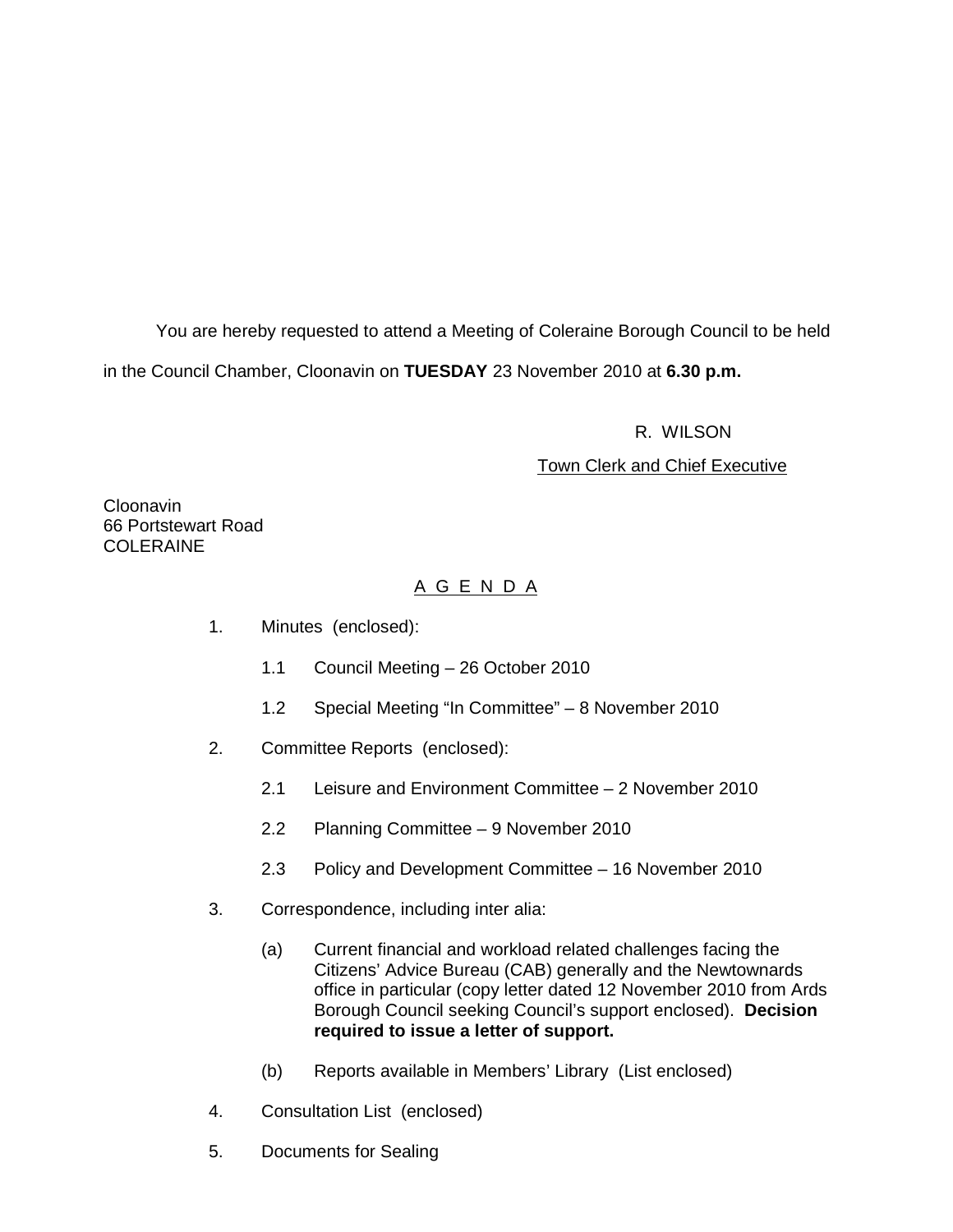# **Enclosed for Information:**

- a) Letter dated 1 November 2010 from Firmus Energy regarding media launch of natural gas offer to domestic customers in the greater Belfast area.
- b) Letter dated 3 November 2010 from Consumer Focus Post regarding Committee Stage Briefing on Postal Service Bill.
- c) Leaflet from Construction Industry Group 'Why is the Construction Industry so Important to Northern Ireland?'
- d) NILGA
	- Weekly Update Issue 27, 15 November 2010
	- **EXECTER 15 FILM FILM INCORTATE:** Letter from NILGA to MLAs regarding current budgetary decision making process
	- NILGA Annual Conference & Exhibition 10 & 11 February 2011, La Mon Hotel & Country Club, Castlereagh
	- News Bulletin, Issue 5 November 2010 Local Government & 2012

To: Each Member of Council **19 November 2010**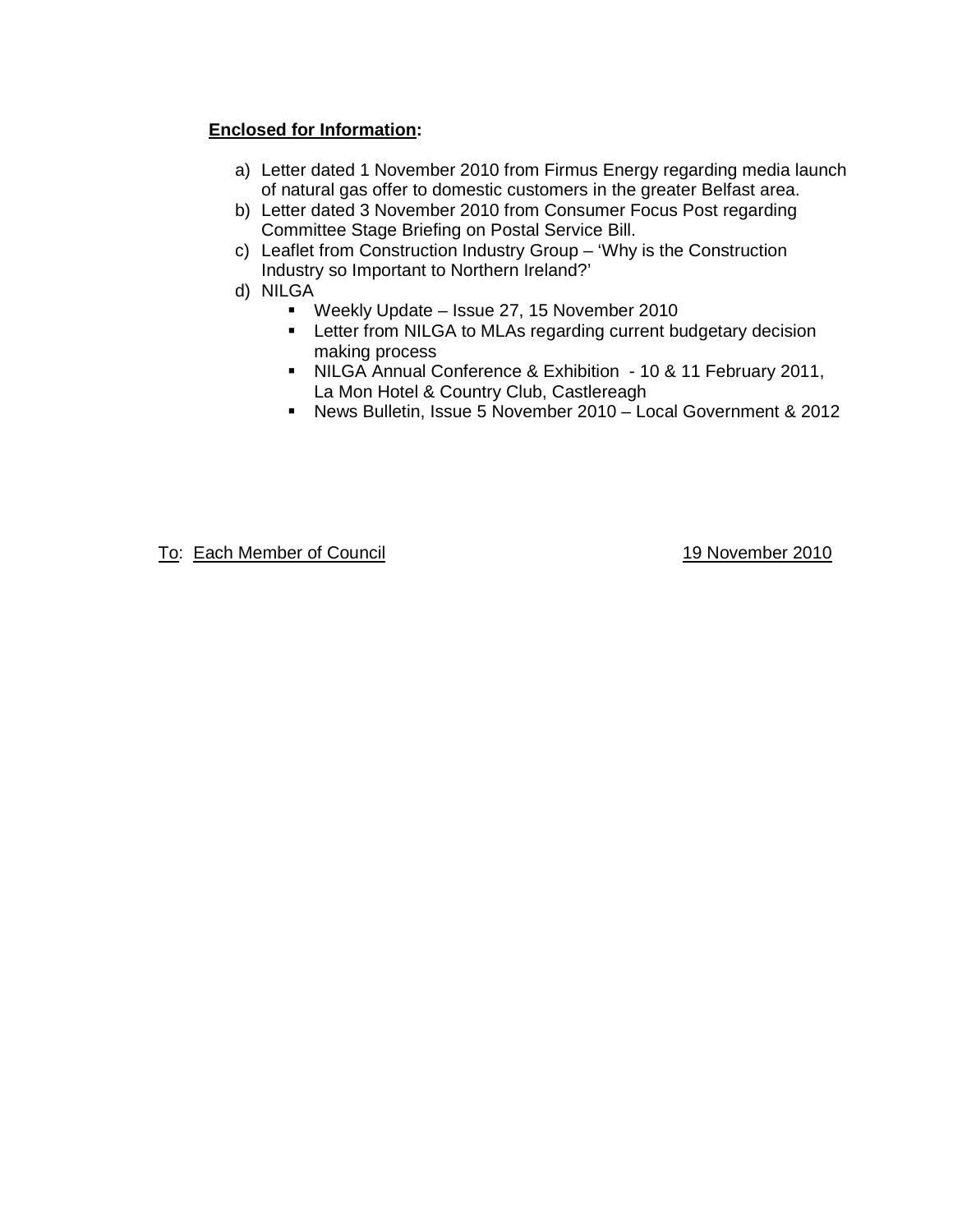# **COUNCIL MEETING**

# **26th October, 2010.**

**Present:** The Mayor, Councillor N. F. Hillis, in the Chair

The Deputy Mayor, Councillor A. S. Cole

### **Aldermen**

E. T. Black (Mrs.) D. McClarty W. T. Creelman W. J. McClure M. T. Hickey (Mrs.)

# **Councillors**

- C. S. Alexander (Ms.) D. Harding J. M. Bradley W. A. King O. M. Church (Mrs.) B. Leonard T. J. Deans R. A. Loftus (Mrs.) E. P. Fielding (Mrs.) G. McLaughlin B. Fitzpatrick R. A. McPherson S. Gilkinson A. McQuillan
- 

**Officers in Town Clerk and Chief Executive, Director of Corporate Attendance** Services, Director of Environmental Health, Director of Technical Services, Head of Performance, Policy and Governance, Head of Development Services, Leisure Services Officer, Administrative Assistant and Receptionist / Clerical Officer

#### **1.0 MAYOR'S REMARKS**

The Mayor welcomed everyone to the Meeting.

Members were informed that Coleraine had won the Northern Ireland Amenity Council's Best Kept 2010 Large Town award. The Mayor and Members extended congratulations to the staff of the Technical Services and Leisure Services Departments for their continued good work.

# **2.0 MINUTES**

The Minutes of the Council Meeting of 28<sup>th</sup> September, 2010 were confirmed and signed.

Matters arising:

#### **2.1 Market Yard Report**

The Town Clerk and Chief Executive reported on the Museums Service Workshop held on 25<sup>th</sup> September, 2010 at which Members had recommended deferral of a decision on this item until further information could be provided by Officers.

# **Agreed:**

That decision be deferred until further information could be made available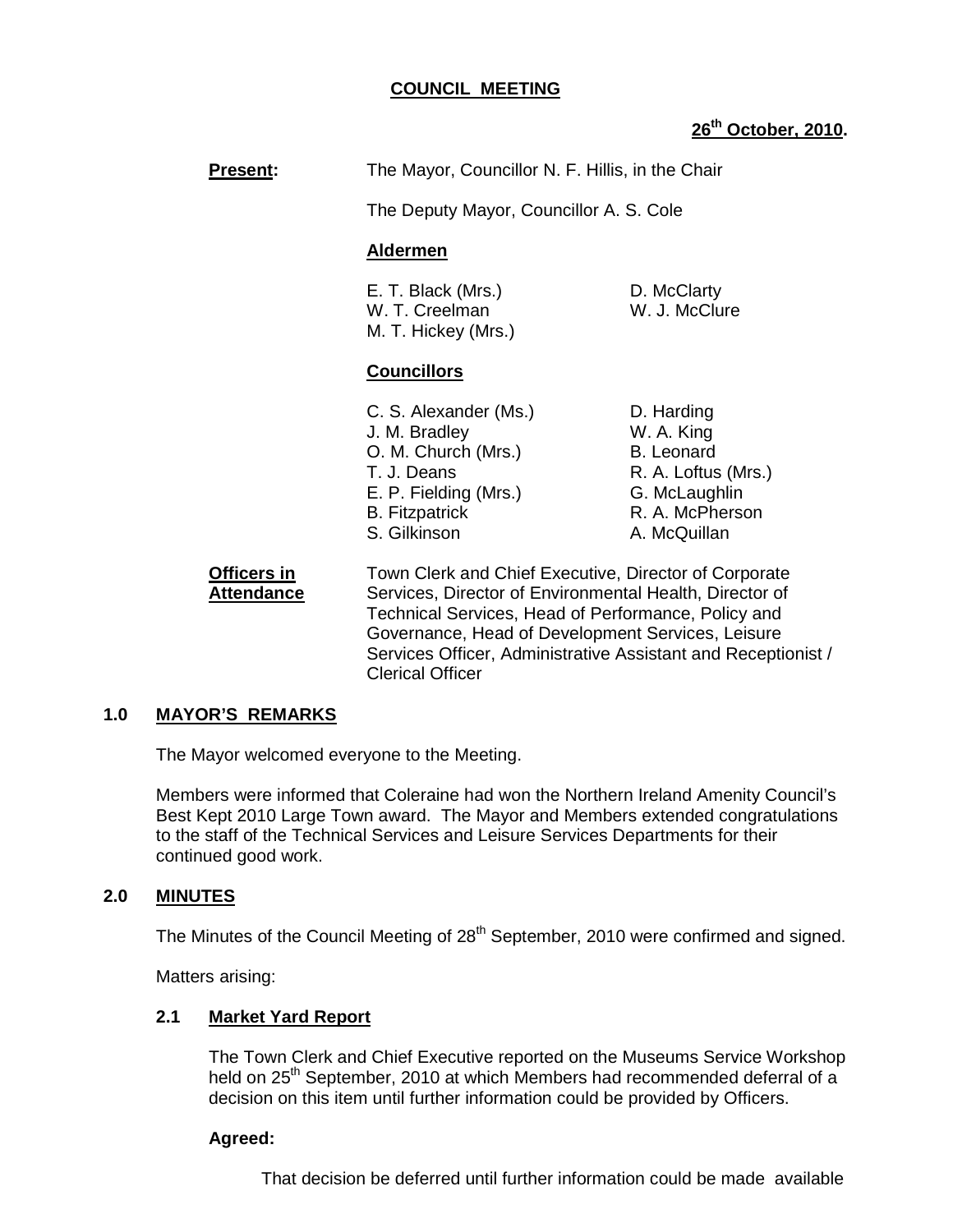for consideration.

# **2.2 Policy and Development Committee**

 Members noted that this item should read "The Chairman, Councillor McPherson, moved the adoption of the Policy and Development Committee Report; this was duly seconded by Alderman Creelman and agreed".

# **3.0 COMMITTEE REPORTS**

# **3.1 Leisure and Environment Committee**

The Chairman, Councillor Bradley, moved the adoption of the Leisure and Environment Committee Report; this was duly seconded by Alderman Mrs Black.

Matters arising:

# 3.1.1 Anti-Litter Campaign Proposals for Northern Ireland's Councils

The Director of Technical Services advised Members that the Anti-Litter Campaign, run by Tidy NI, would only proceed if at least two-thirds of councils took part. Whilst it was hoped that the Campaign would run, a cheaper alternative would be investigated if it did not.

# **Agreed:**

After a brief discussion and on the proposal of Councillor McPherson and seconded by Alderman Mrs Black, that Council supports the Campaign.

Members' comments on the desired impact of the Campaign were noted by the Director of Technical Services, who would pass them to Tidy NI.

The Committee Report was agreed.

# **3.2 Planning Committee**

The Chairman, Alderman McClure, moved the adoption of the Planning Committee Report; this was duly seconded by Councillor King and agreed.

# **3.3 Policy and Development Committee**

The Chairman, Councillor McPherson, moved the adoption of the Policy and Development Committee Report; this was duly seconded by Alderman Creelman.

Matters arising:

# 3.3.1 Letter dated 13<sup>th</sup> October, 2010 from Minister Poots

The Town Clerk and Chief Executive advised Members of the interest expressed by councils, both within the Causeway Coast and Glens Cluster and outside, in proceeding with work on collaboration in a voluntary capacity. He requested Council's approval for Members to continue the work as an approved duty.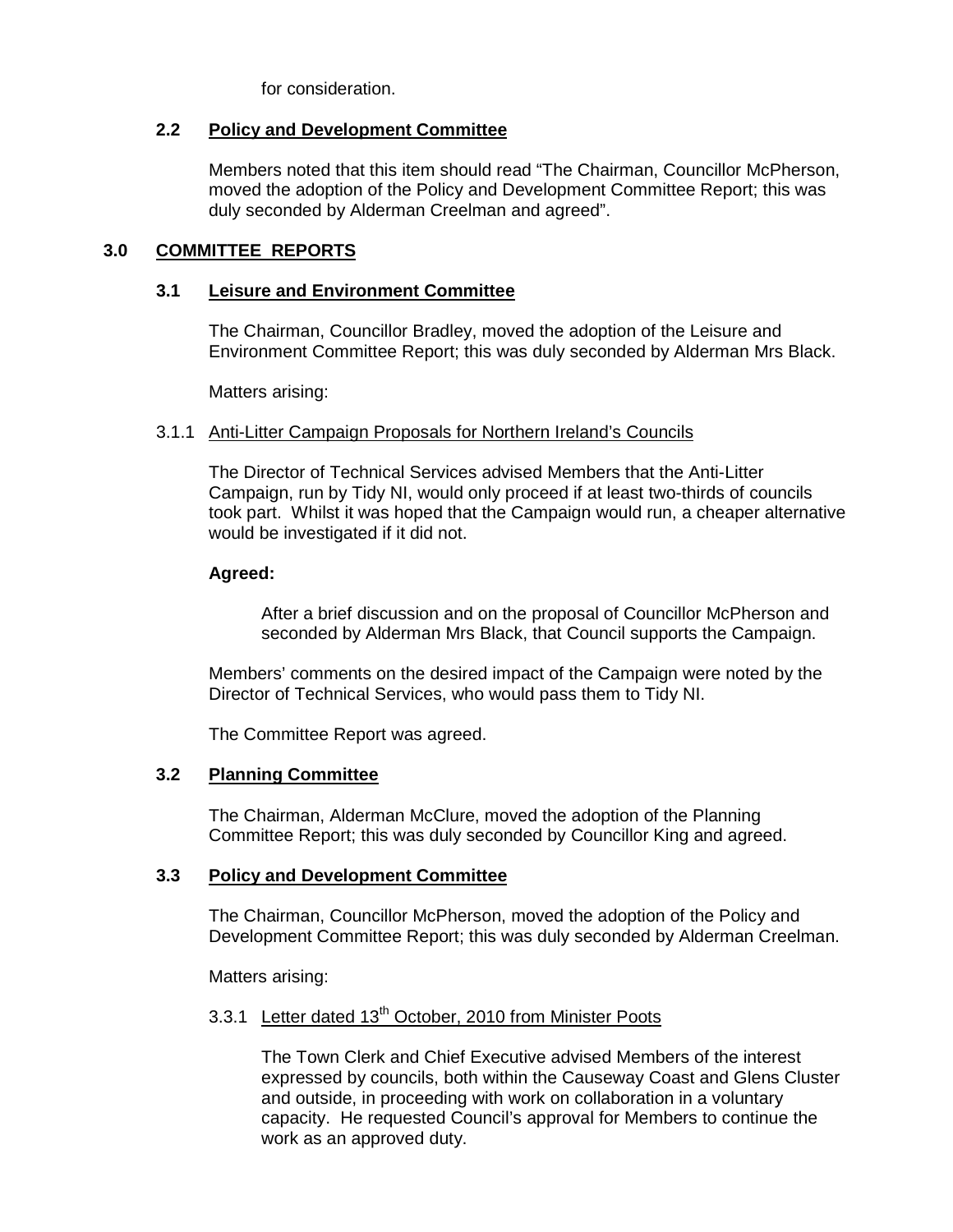Discussion ensued during which Members' various questions were answered by the Town Clerk and Chief Executive and comments noted.

### **Agreed:**

 That Council designates work to move forward the collaboration agenda as an approved duty for Members.

The Committee Report was agreed.

#### **4.0 DOCUMENTS TABLED**

Members noted the list of documents which had been made available in the Members' Library (previously supplied).

### **5.0 CONSULTATION LIST**

Details of consultation documents received were noted (previously supplied).

Any Member who wished to make comment was asked to contact the Head of Performance, Policy and Governance before the due date for comments as detailed in the report.

# **6.0 DOCUMENTS FOR SEALING**

Resolved:

That the following documents be sealed:

1. Cemetery Titles Grant of Right of Burial – Deeds Register Nos. 3665 – 3675 inclusive.

| Agherton           |   |
|--------------------|---|
| <b>Ballywillan</b> | 1 |
| Coleraine          | 4 |
| Kilrea             | 1 |
| Portstewart        | 5 |

 Grant of Right of Burial - Advanced Deeds Register No. 0261

| Agherton    | . .            |
|-------------|----------------|
| Ballywillan | $\sim$ $\sim$  |
| Coleraine   | $\overline{1}$ |
| Kilrea      | . .            |
| Portstewart | $\sim$         |
|             |                |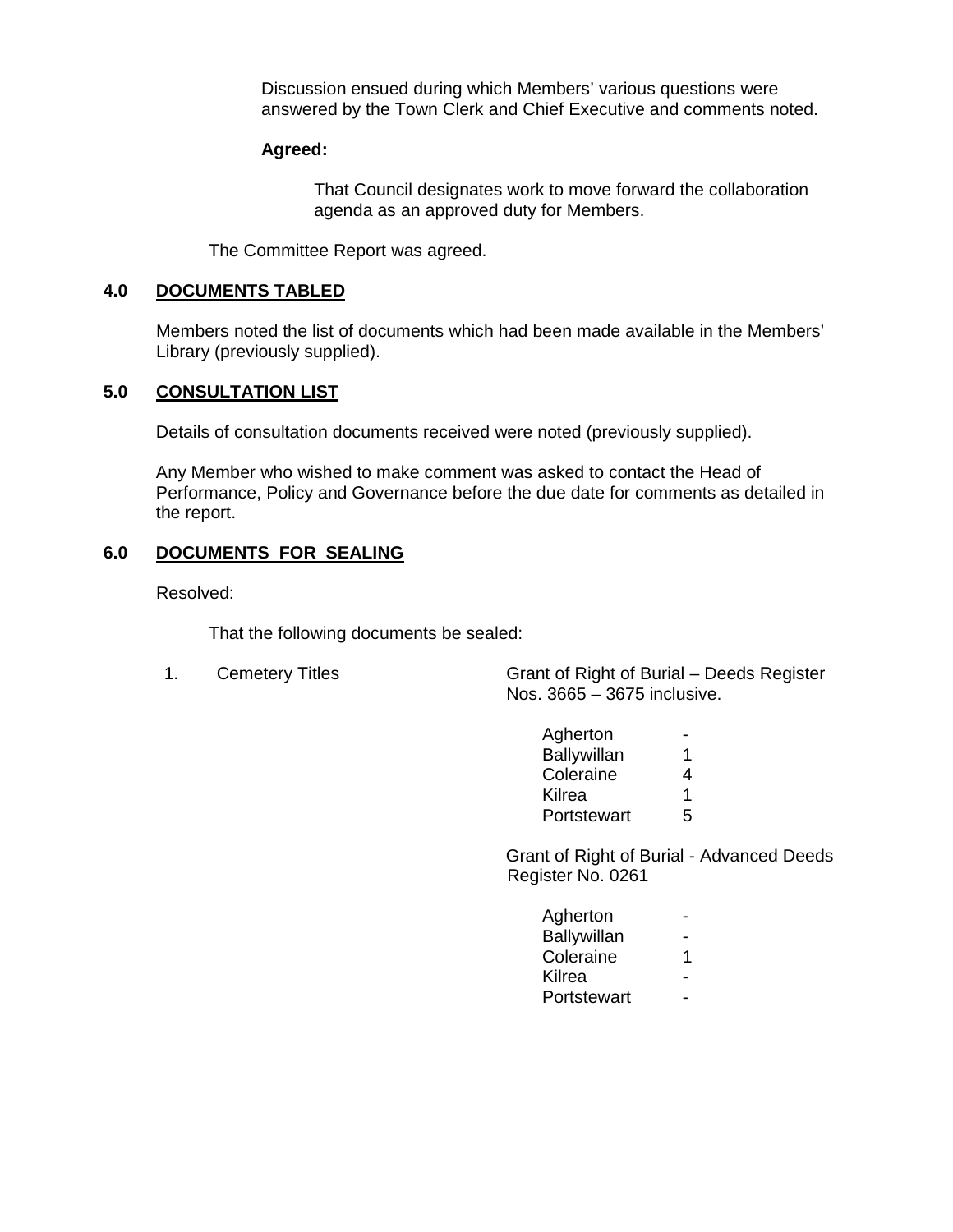# **LEISURE AND ENVIRONMENT COMMITTEE**

# **2 nd November, 2010.**

**Present:** Councillor J. M. Bradley, in the Chair

The Mayor, Councillor N. F. Hillis (Items 2.0 – 8.2)

The Deputy Mayor, Councillor A. S. Cole (Items 2.0 – 8.2)

#### **Aldermen**

E. T. Black (Mrs.) D. McClarty  $($ ltems 2.0 – 8.2) (Items 1.0 – 5.3) W. T. Creelman W. J. McClure M. T. Hickey (Mrs.) (Items  $2.0 - 8.2$ )

### **Councillors**

| C. S. Alexander (Ms.) | W. A. King           |
|-----------------------|----------------------|
| D. D. Barbour         | (Items $2.0 - 8.2$ ) |
| O. M. Church (Mrs.)   | <b>B.</b> Leonard    |
| T. J. Deans           | (Items $1.0 - 6.2$ ) |
| (Items $1.0 - 4.4$ )  | R. Loftus (Mrs.)     |
| E. P. Fielding (Mrs.) | G. L. McLaughlin     |
| <b>B.</b> Fitzpatrick | R. A. McPherson      |
| S. Gilkinson          | A. McQuillan         |
| D. Harding            | (Items $4.2 - 8.2$ ) |
| (Items $2.0 - 6.2$ )  |                      |

# **Officers in**

**Attendance:** Director of Technical Services (Items 3.0 – 8.2), Director of Environmental Health, Interim Director of Leisure Services, Senior Technical Officer (Items 3.0 – 8.0), Principal Building Control Officer (Items 6.1.1 – 8.0), Emergency Planning Officer (Items  $1.0 - 8.0$ ) and Administrative Assistant.

#### **1.0 WELCOME**

The Chairman welcomed everyone to the meeting.

### **2.0 NI WATER PROGRAMME OF WORKS - ENVIRONMENTAL UPGRADES TO SEWERS, COLERAINE**

 Nigel McKee, NI Water Ltd and Dan O'Connor, Atkins Consultants Ltd were in attendance to update members on environmental upgrades to sewers located at Queen Street, Ballycairn Playing Fields (Coleraine Inst.), Anderson Park and Rose Gardens, Millburn Road, Screen Road and Strand Road, Coleraine.

 The representatives highlighted various issues and explained that NI Water were responding to the Environmental Regulator (Northern Ireland Environment Agency) to resolve Unsatisfactory Intermittent Discharges (UIDs) in order to avoid prosecution. The UIDs were in locations where the sewer network spills to rivers and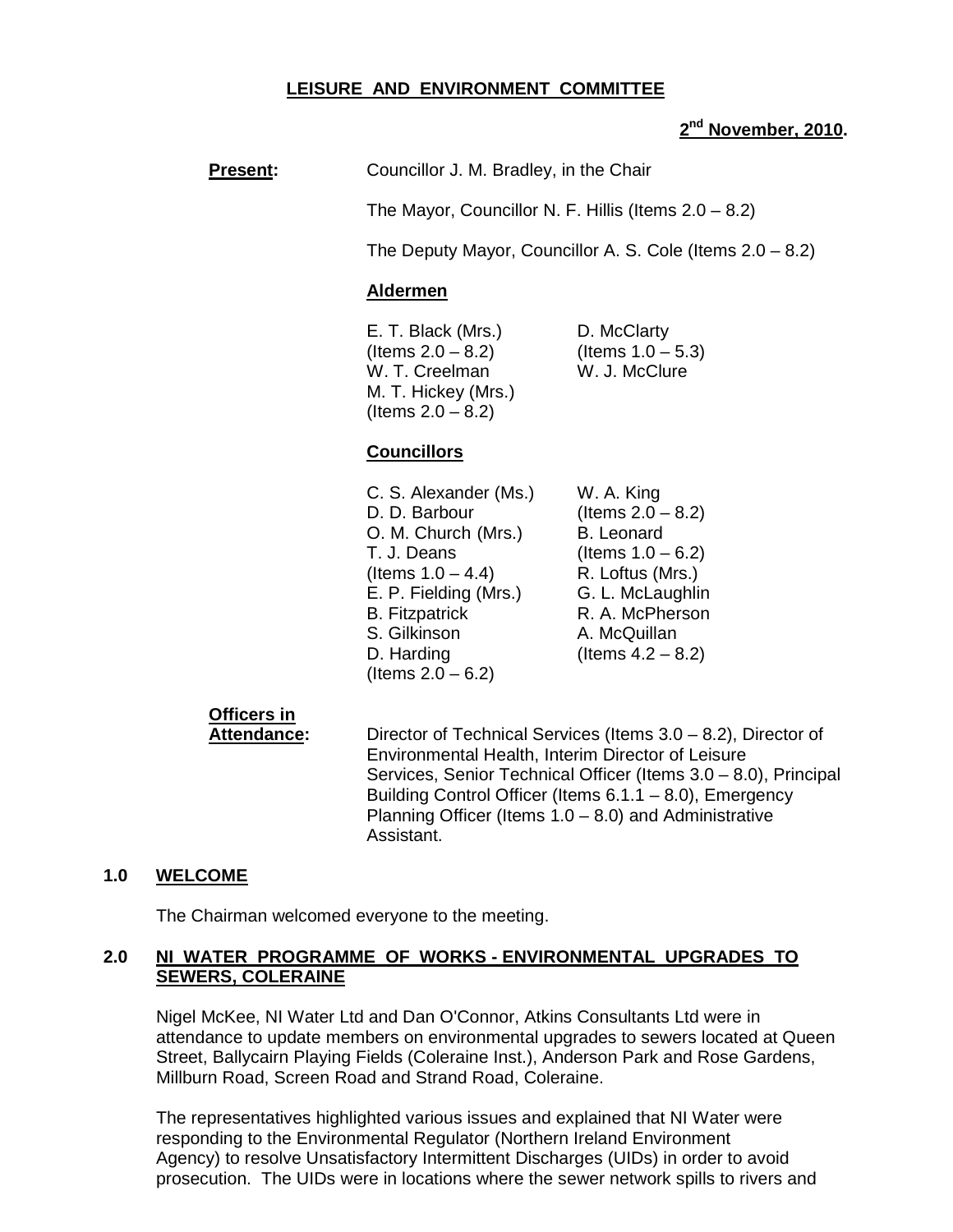streams during heavy rain and members were advised that the upgrades would mean a substantial improvement and pollution would be reduced.

 The representatives answered members' various questions and noted comments after which they withdrew from the meeting.

# **3.0 "IN COMMITTEE"**

It was agreed that the "In Committee" items be discussed at the end of the meeting.

### **4.0 ENVIRONMENTAL HEALTH REPORT**

The Report of the Director of Environmental Health was considered (previously supplied).

Matters arising:

# **4.1 Consultation on Draft Tobacco Control Regulations relating to: Tobacco Displays; Tobacco Product Price Displays; Advertising and Display of Tobacco Products in Specialists Tobacconists; Prohibiting the Sale of Tobacco Products from Vending Machines**

Consideration was given to information on this topic, as detailed in the report.

 A member referred to illegal cigarettes and expressed concern about the unknown contents in them and asked the public to desist purchasing illegal products.

#### **Recommended:**

That Council welcome this consultation opportunity.

A full consultation response would be made on Council's behalf by the department and issues raised by members would be included in the response.

# **4.2 Emergency Planning – Flood Plan**

The Emergency Planning Co-ordinator was in attendance to update members on the Flood Plan. She gave an overview of the Plan and answered members' various questions and noted comments.

#### **Recommended:**

 That Council adopt the Flood Plan and make the necessary resources available for its implementation.

Copies of the Plan would be available in the members' library.

# **4.3 Update on AVX Ltd, 5 Hillmans Way, Ballycastle Road, Coleraine**

Consideration was given to information on this topic, as detailed in the report.

#### **Recommended:**

 That Council defer consideration of legal proceedings until the final monitoring inspection has been reported to Council.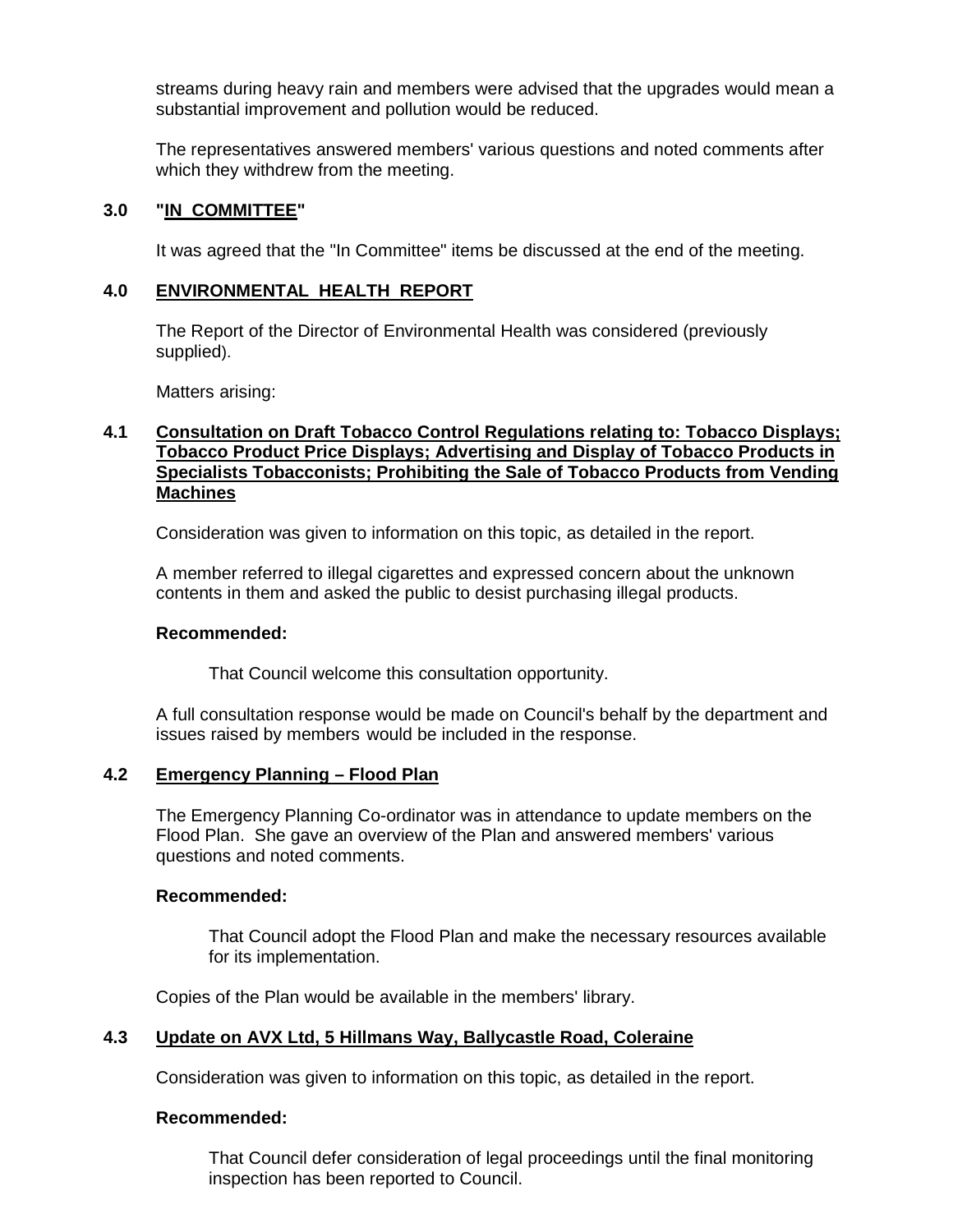# **4.4 For information**

Members noted information on the undernoted topics, as detailed in the report.

- Environmental Health Mid Year Performance Report.
- Outcome of Legal Proceedings:

| Defendant:            | Mr. Stacey Barr<br>21 Galvally Road<br>Portstewart                                                                                                                                                                                                                                      |                                                                  |
|-----------------------|-----------------------------------------------------------------------------------------------------------------------------------------------------------------------------------------------------------------------------------------------------------------------------------------|------------------------------------------------------------------|
| Offences:             | Article 25 of the Dogs (NI) Order 1983.                                                                                                                                                                                                                                                 | Keeping a dog displaying pit bull characteristics contrary to    |
|                       | of The Dogs (NI) Order 1983.                                                                                                                                                                                                                                                            | Keeping a dog without a valid licence contrary to Article 17 (1) |
|                       | Dog not wearing a collar with name and address of keeper of<br>dog inscribed on the collar or a plate or badge attached to the<br>collar, contrary to Article 31 of the Dogs (NI) Order 1983 and<br>Regulation 6 (1) of the Dogs Licensing and Identification<br>Regulations (NI) 1983. |                                                                  |
| Result:<br>(03/09/10) | Fine<br><b>Kennelling Costs</b>                                                                                                                                                                                                                                                         | £200<br>£1331                                                    |

| Result:    | Fine                    | £200  |
|------------|-------------------------|-------|
| (03/09/10) | <b>Kennelling Costs</b> | £1331 |
|            | <b>Court Costs</b>      | £28   |
|            | Legal Fees              | £500  |
|            | Total                   | £2059 |

A destruction order was placed on the dog.

Further to an appeal lodged on 3<sup>rd</sup> September, 2010 and court case heard on 5<sup>th</sup> October, 2010, the outcome of the appeal was as follows:

| Fine                            | £200 |
|---------------------------------|------|
| Other parties compensation £150 |      |
| <b>Court Costs</b>              | £28  |
| Total                           | £378 |

A destruction order was placed on the dog.

 A discussion ensued about the court case and several members suggested that there should be a panel of people to identify pit bull characteristics.

# **5.0 LEISURE SERVICES REPORT**

 The Report of the Interim Director of Leisure Services was considered (previously supplied).

Matters arising:

# **5.1 Coleraine Borough Arts Committee – Request for Grant**

Consideration was given to information on this request, as detailed in the report.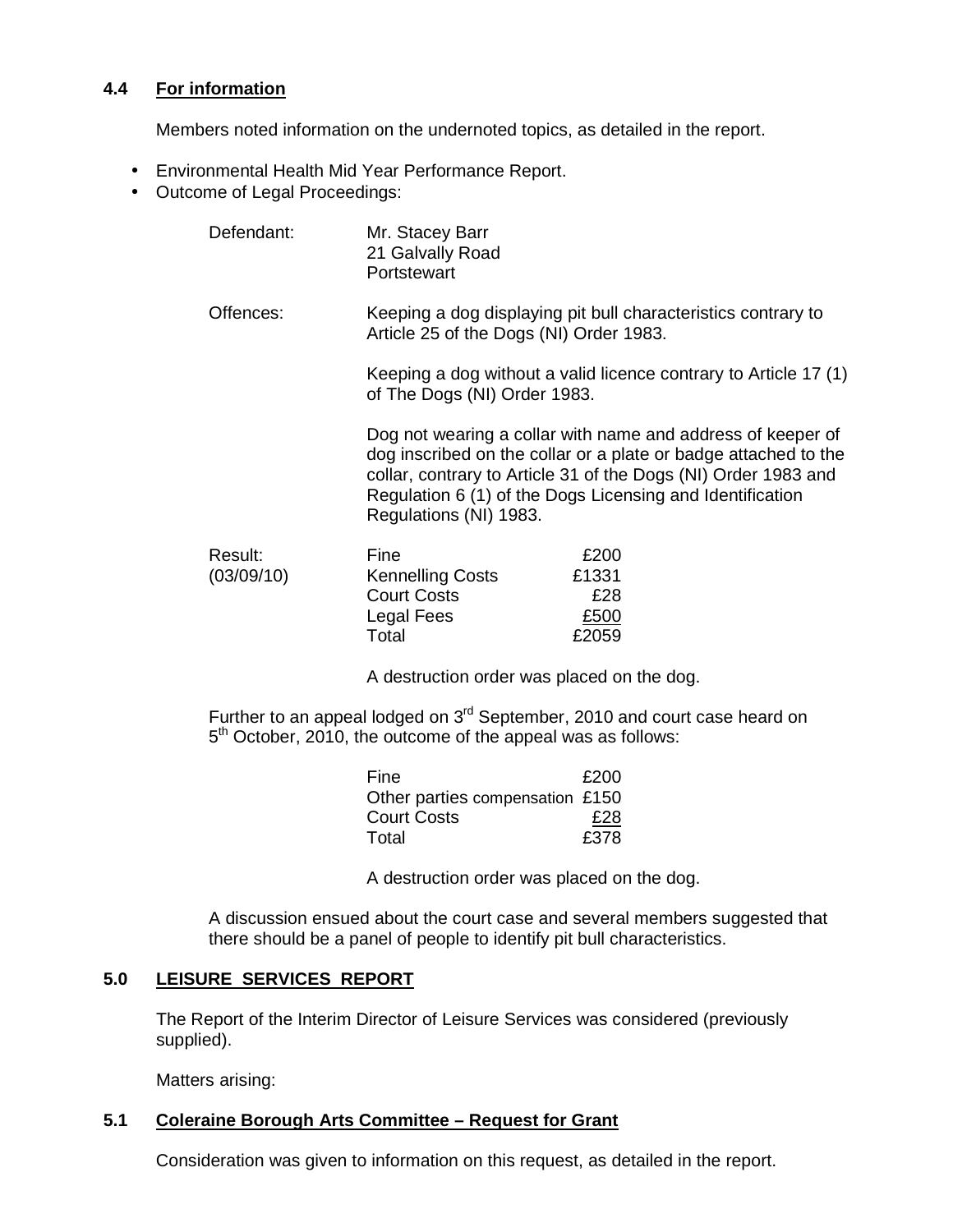# **Recommended:**

 That Council contribute £7,500 to Coleraine Borough Arts Committee to assist them with their work and advise them that due to the financial position of the public sector following the Comprehensive Spending Review, and the review of contributions currently being carried out by Internal Audit, the future of this grant may be subject to further review.

Members noted that the amount had been allowed for in the 2010/2011 estimates.

# **5.2 Coleraine Sports Council – Request for Grant**

Consideration was given to information on this request, as detailed in the report.

# **Recommended:**

 That Council contribute £8,250 to Coleraine Sports Council to assist them with their work and advise them that due to the financial position of the public sector following the Comprehensive Spending Review, and the review of contributions currently being carried out by Internal Audit, the future of this grant may be subject to further review.

Members noted that the amount had been allowed for in the 2010/2011 estimates.

# **5.3 For Information**

Members noted information on the undernoted topic, as detailed in the report.

• Coleraine Sports Awards Evening – Friday,  $5<sup>th</sup>$  November, 2010 – Lodge Hotel

# **6.0 TECHNICAL SERVICES REPORT**

The Report of the Director of Technical Services was considered (previously supplied).

Matters arising:

# **6.1 DRD ROADS SERVICE**

# **6.1.1 Brook Street, Coleraine – Additional Road Markings**

Consideration was given to information on this topic, as detailed in the report.

# **Recommended:**

 That Council support Roads Service's proposal to introduce wider traffic lanes leading from the junction at Union Street/Brook Street to Circular Road junction.

A member raised concern regarding motorists who failed to signal when leaving Railway Road to enter Circular Road, Coleraine. The Senior Technical Officer would raise this issue with DRD.

# **6.1.2 Bridge Street, Kilrea – Zebra Crossing**

Consideration was given to information on this topic, as detailed in the report.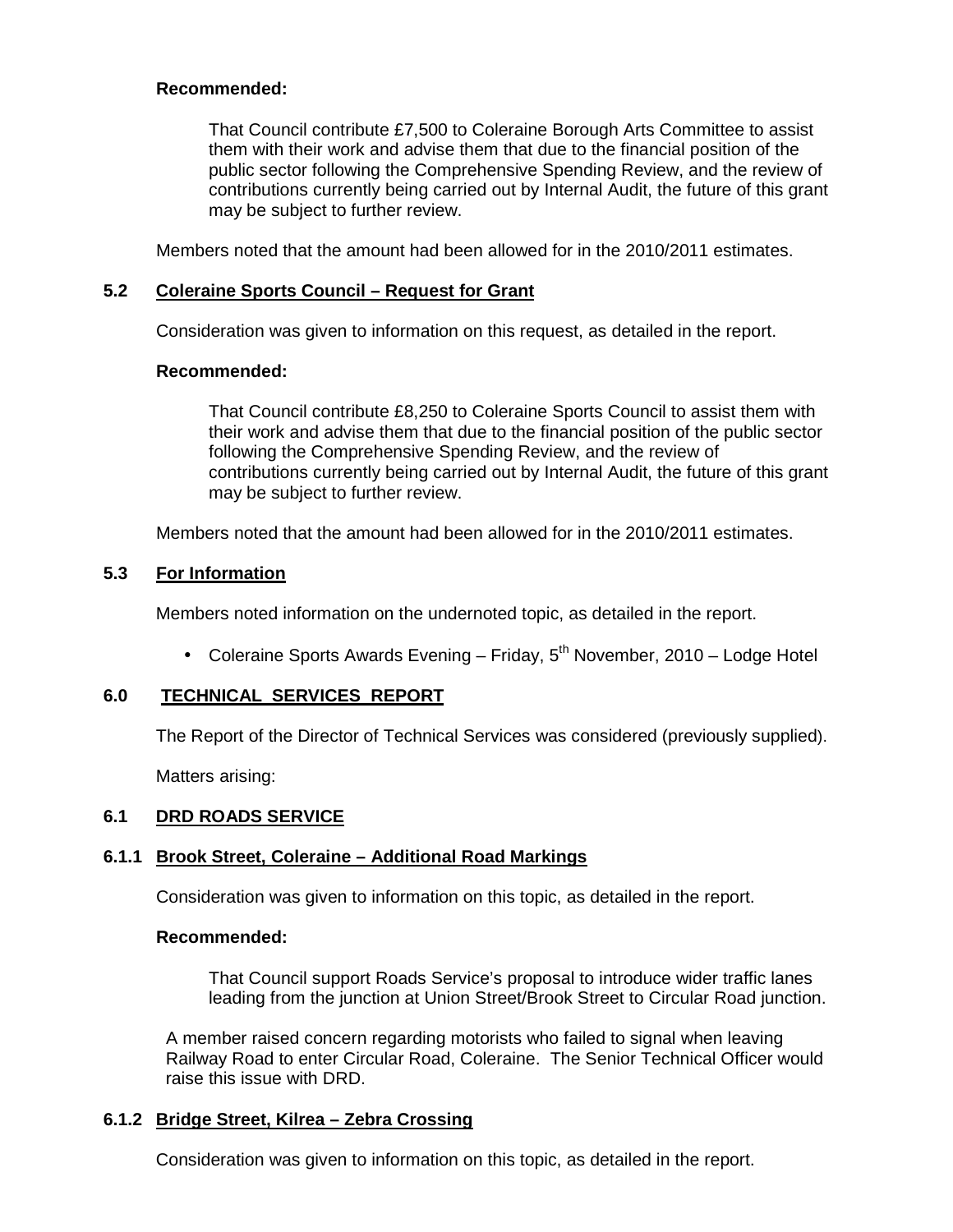The undernoted suggestions were made and would be forwarded to DRD:

- The location of the zebra crossing be moved further back from junction;
- Extra zebra crossing required at Maghera Street;
- A review of restrictions on Saturday.

# **6.2 Lansdowne Car Park, Portrush**

Consideration was given to information on this topic, as detailed in the report.

A full discussion ensued with members generally in favour of DRD's proposal to regulate the open car park area at Lansdowne.

#### **Recommended:**

That Council agree in principle to DRD regulating the open car park area but request that they put forward other options rather than their proposal to enclose the parking area with a kerb, footpath, installation of a height barrier and loss of 40 car parking spaces.

### **6.3 Entertainment Licences**

### **6.3.1 Exodus, 36 Long Commons, Coleraine**

 An application for grant of an Entertainment Licence had been received from Mr. T. Robinson, c/o Exodus.

Days and times on which it is intended to provide such entertainment:

Monday/Tuesday – Sunday/Monday:  $9.00$  a.m. – 1.00 a.m.

#### **Recommended:**

 That an Entertainment Licence be granted subject to the following special conditions:

- All requirements as contained within Night Safe Coleraine Code of Best Practice 2008.
- All door supervisors employed must be licensed with a scheme recognised by Coleraine Borough Council.
- Ground Floor Nightbase Final exit/entrance doors from Nightbase must be unbolted and made available when this area is in use.
- Music Café Mezzanine Floor Provide and maintain a clearly defined emergency escape route minimum width 1.5m leading from lobby across the mezzanine floor to the spiral stairway.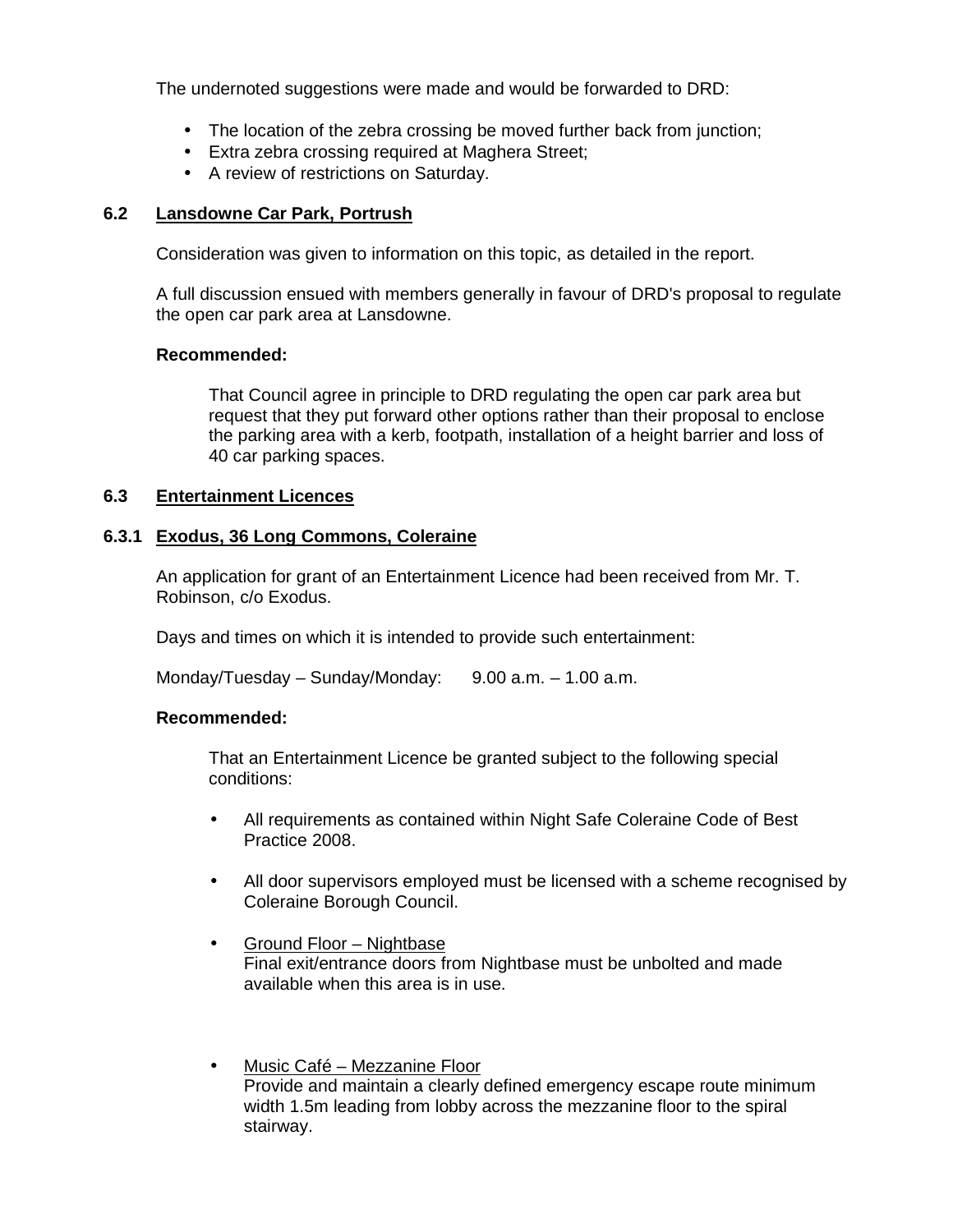# **6.3.2 Central Bar, 58-60 Main Street, Garvagh**

 An application for grant of an Entertainment Licence had been received from Mr. C. Cassidy.

Days and times on which it is intended to provide such entertainment:

 Monday/Tuesday – Saturday/Sunday: 11.30 a.m. – 1.00 a.m. Sunday: 12.30 p.m. - midnight

#### **Recommended:**

 That an Entertainment Licence be granted subject to the following special conditions:

- All requirements as contained within Night Safe Coleraine Code of Best Practice 2008.
- All door supervisors employed must be licensed with a scheme recognised by Coleraine Borough Council.

### **6.3.3 Ramore Wine Bar, The Harbour, Portrush**

An application for grant of an Entertainment Licence had been received from Mr. G. McAlpin, c/o The Ramore Wine Bar.

Days and times on which it is intended to provide such entertainment:

Monday/Tuesday – Saturday/Sunday: 11.30 a.m. – 1.00 a.m. Sunday: 12.30 p.m. - midnight

#### **Recommended:**

 That an Entertainment Licence be granted subject to the following special conditions:

- All requirements as contained within Night Safe Coleraine Code of Best Practice 2008.
- All door supervisors employed must be licensed with a scheme recognised by Coleraine Borough Council.

#### **6.3.4 Rogues Wine Bar, 54 Kerr Street, Portrush**

An application for transfer of an Entertainment Licence had been received from Mr. I. Taggart, c/o Rogues Wine Bar.

Days and times on which it is intended to provide such entertainment:

Monday/Tuesday – Friday/Saturday: 11.30 a.m. – 1.00 a.m. Saturday/Sunday: 11.30 a.m. – 1.30 a.m. Sunday: 12.30 p.m. - midnight

#### **Recommended:**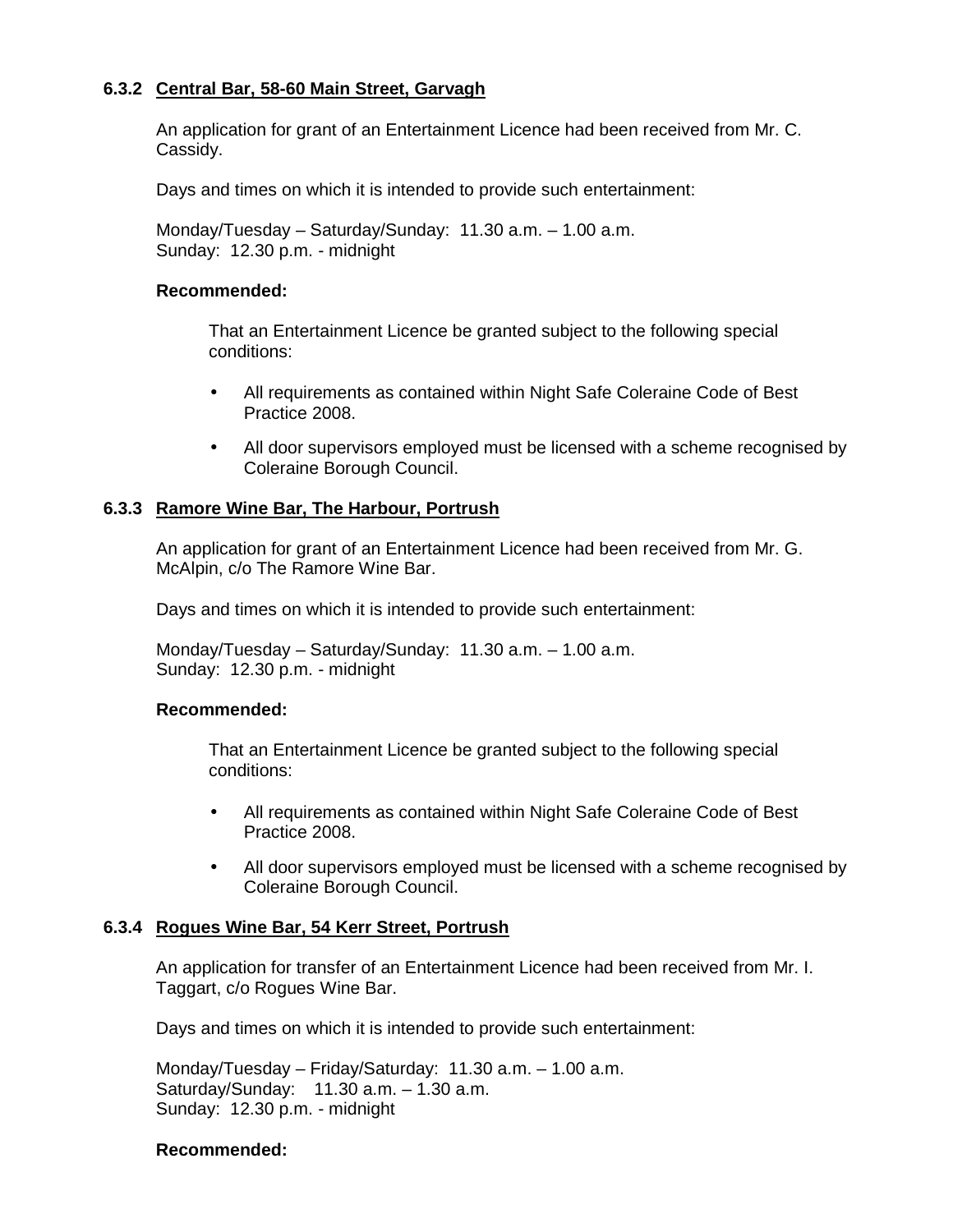That a transfer of licence be granted subject to all special conditions 1-3 as included in current Entertainment Licence.

# **6.4 North West Regional Waste Management Group (NWRWMG)**

# **6.4.1 Tenders for Services**

### **Recommended:**

 That NWRWMG proceed to advertise and procure the following named services on behalf of Council. The decision on award of each contract would be referred back to individual Councils for approval.

- 1. Provision for the receipt, transfer, processing and selling to end markets of Kerbside Collected Commingled Dry Recyclables (Duration -3+2) EC Restricted Procedure.
- 2. Provision of Materials Processing Services for Recycling for Source Segregated Materials from Household Waste & Recycling Centres/Recycling Points & Transfer Stations (Duration -3+2) EC Restricted Procedure.
- 3. Provision for the Treatment of NWRWMG collected commingled waste from HWRC (one year) EC Open Procedure.
- 4. Supply of wheeled containers, home compost units and kitchen caddies (annual) EC Open Procedure.
- 5. Collection and recycling of tyres (Duration -3+1+1) EC Open Procedure.
- 6. Collection/treatment/disposal oils/paints/etc (Duration -3+1+1) EC Open Procedure.
- 7. Waste Related Consultancy Services (Duration -3+1+1) EC Open Procedure.

# **6.4.2 Compost Units**

# **Recommended:**

 That Council distribute 10,000 compost units provided by funding secured through NWRWMG from the Re-Think Waste Fund.

 Details of the areas identified as most suitable for garden waste composting would be brought to Council in due course.

# **6.4.3 NWRWMG Joint Committee**

Members noted the minutes of the NWRWMG Joint Committee Meeting held on 1<sup>st</sup> September, 2010 (previously supplied).

# **6.5 Ruinous and Dilapidated Buildings**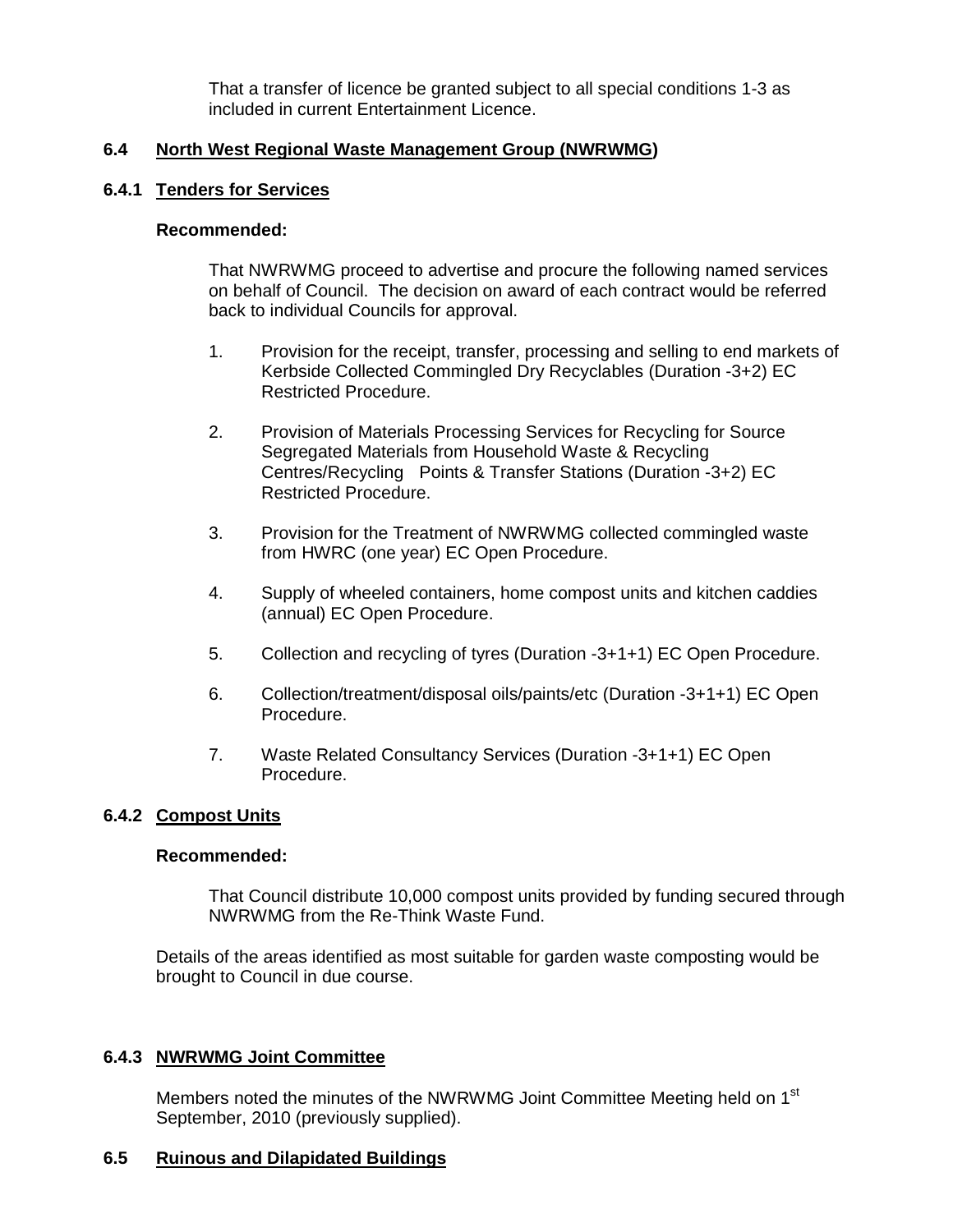Consideration was given to information on this topic, as detailed in the report.

# **Recommended:**

 That legal proceedings be pursued against one property owner as a test case and Council proceed with a selected site in the three stages as outlined in the report.

# **6.6 Building Control**

# **6.6.1 Approvals**

Members noted that approval had been granted for 72 applications.

# **6.6.2 Cancellation of Plans not Commenced within Three Years**

Consideration was given to information on this topic, as detailed in the report.

# **Recommended:**

That Council enact Article 19 (a) and (b) from  $1<sup>st</sup>$  January, 2011 to correspond with constituent Councils within the Northern Group.

# **7.0 LITTER - LONG COMMONS, COLERAINE**

 A member queried the litter bin provision at Long Commons, Coleraine. The Director of Technical Services would investigate.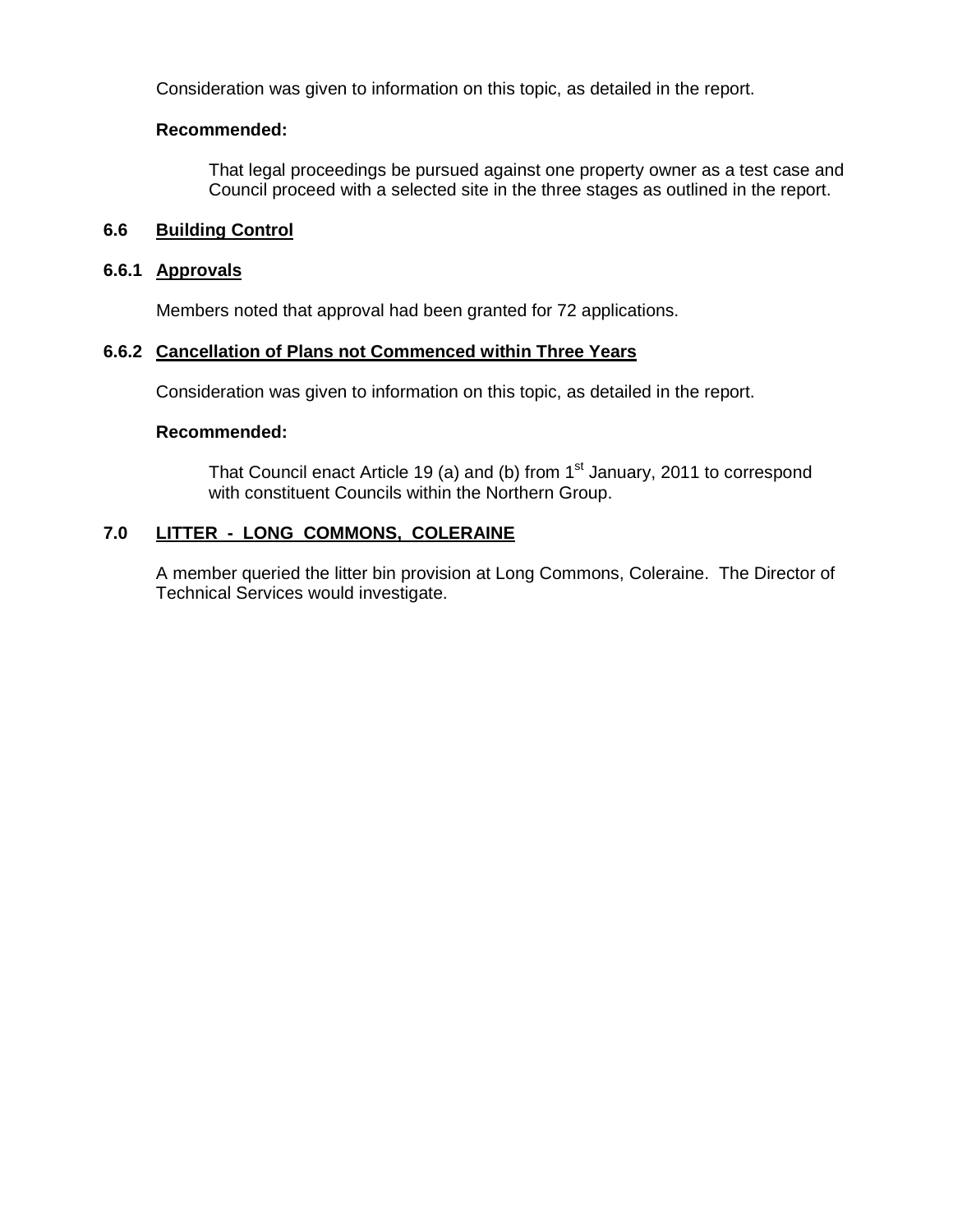# **PLANNING COMMITTEE**

### **9 November, 2010.**

| <b>Present:</b>                      | Alderman W. J. McClure in the Chair                                                                                                                                             |                                                                                                                                 |
|--------------------------------------|---------------------------------------------------------------------------------------------------------------------------------------------------------------------------------|---------------------------------------------------------------------------------------------------------------------------------|
|                                      | The Mayor, Councillor N. F. Hillis $(2.15 - 7.0)$                                                                                                                               |                                                                                                                                 |
|                                      | The Deputy Mayor, Councillor A. S. Cole                                                                                                                                         |                                                                                                                                 |
|                                      | <b>Aldermen</b>                                                                                                                                                                 |                                                                                                                                 |
|                                      | E. T. Black (Mrs.)<br>$(2.11 - 7.0)$<br>W. T. Creelman                                                                                                                          | M. T. Hickey (Mrs.)<br>$(2.13 - 7.0)$<br>D. McClarty                                                                            |
|                                      | <b>Councillors</b>                                                                                                                                                              |                                                                                                                                 |
|                                      | C. S. Alexander (Ms.)<br>D. D. Barbour<br>O. M. Church (Mrs.)<br>T. J. Deans<br>E. P. Fielding (Mrs.)<br><b>B.</b> Fitzpatrick<br>S. Gilkinson<br>D. Harding<br>$(2.12 - 2.15)$ | W. A. King<br><b>B.</b> Leonard<br>$(1.0 - 2.15)$<br>R. A. Loftus (Mrs.)<br>G. L. McLaughlin<br>R. A. McPherson<br>A. McQuillan |
| <u>Also in</u><br><b>Attendance:</b> | Representatives from the Planning Service -<br>Mr. P. Duffy and Mr. G. Walker,                                                                                                  |                                                                                                                                 |
| Officers in<br><b>Attendance:</b>    | Principal Administrative Officer, Principal Environmental<br>Health Officer and Clerical Assistant/Receptionist                                                                 |                                                                                                                                 |
| Apology:                             | <b>Councillor Bradley</b>                                                                                                                                                       |                                                                                                                                 |

#### **1.0 WELCOME**

 The Chairman welcomed everyone to the Meeting including visitors in the public gallery.

#### **2.0 PLANNING APPLICATIONS**

A list of 28 applications was presented for consideration (previously supplied).

### **Applications Deferred from Previous Meeting**

2.1 Application No. 1 C/2007/0413/F Erection of farm retirement dwelling and garage, 320 metres South East of 84 Carhill Road, Garvagh for Mr & Mrs

The opinion of the Planning Service was to refuse.

It was agreed that the application be refused.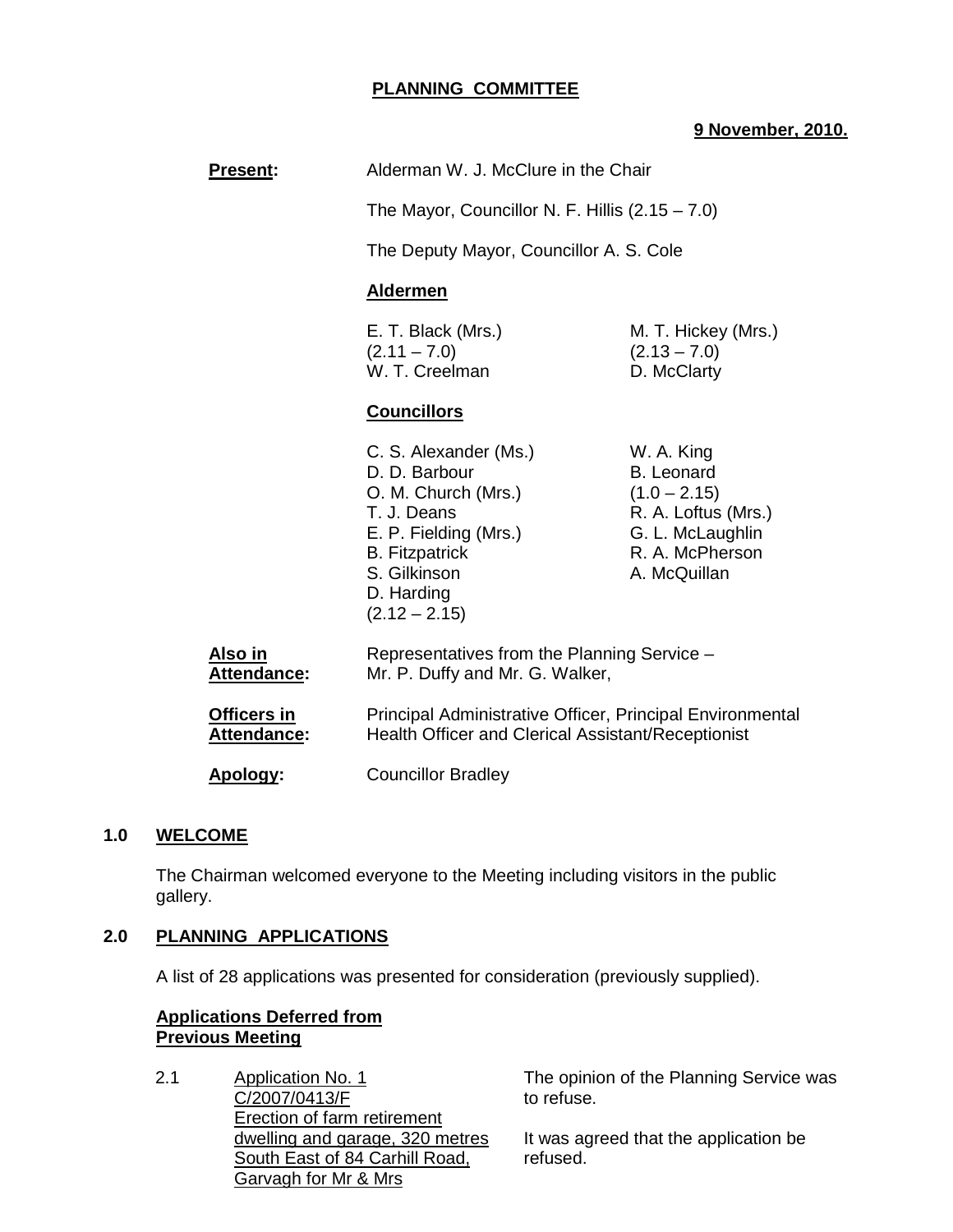**McClenaghan** 

- 2.2 Application No. 2 C/2008/0116/O Infill site for dwelling and garage adjacent to 12 Ardina Road, Articlave for Mr M Purcell
- 2.3 Application No. 3 C/2008/0368/O Site for storey and half dwelling and garage (farm house) adjacent to 1 Blagh Road, Blagh, TD, Coleraine for Mr J McCollum.

2.4 Application No. 4 C/2009/0249/O Construction of dwelling and detached garage 20m south of 178 Agivey Road, Aghadowey, Coleraine for Mr B Dempsey.

2.5 Application No. 5 C/2009/0433/F Proposed housing development of 11 residential units, comprising of 9 no. detached dwellings and 2 no. semi-detached dwellings to the south and east of Glenkeen Hollows and Glenkeen Meadows, Aghadowey for Mr P McIntyre.

The opinion of the Planning Service was to approve.

It was agreed that the application be approved.

The opinion of the Planning Service was to refuse.

It was proposed by Councillor McPherson, seconded by Alderman Creelman and agreed:

That Council support an approval.

The opinion of the Planning Service was to refuse.

It was agreed that decision be held for one week to allow the applicant to withdraw the application.

The opinion of the Planning Service was to approve.

It was proposed by the Deputy Mayor and seconded by Councillor McQuillan:

That the application be deferred to allow Council's Planning Consultants to investigate the history of the site with particular reference to the Article 40a Agreement and that the application be referred to the Minister.

As an amendment, it was proposed by Councillor Mrs. Loftus, and seconded by Alderman Mrs. Hickey:

That Council support the approval.

Councillor Cole requested a recorded vote.

A period of discussion ensued and after a short recess Councillor Cole withdrew his request for a recorded vote.

On being put to the Meeting the amendment was lost, with 6 members voting for and 9 against. Councillor Leonard asked to be recorded as abstaining.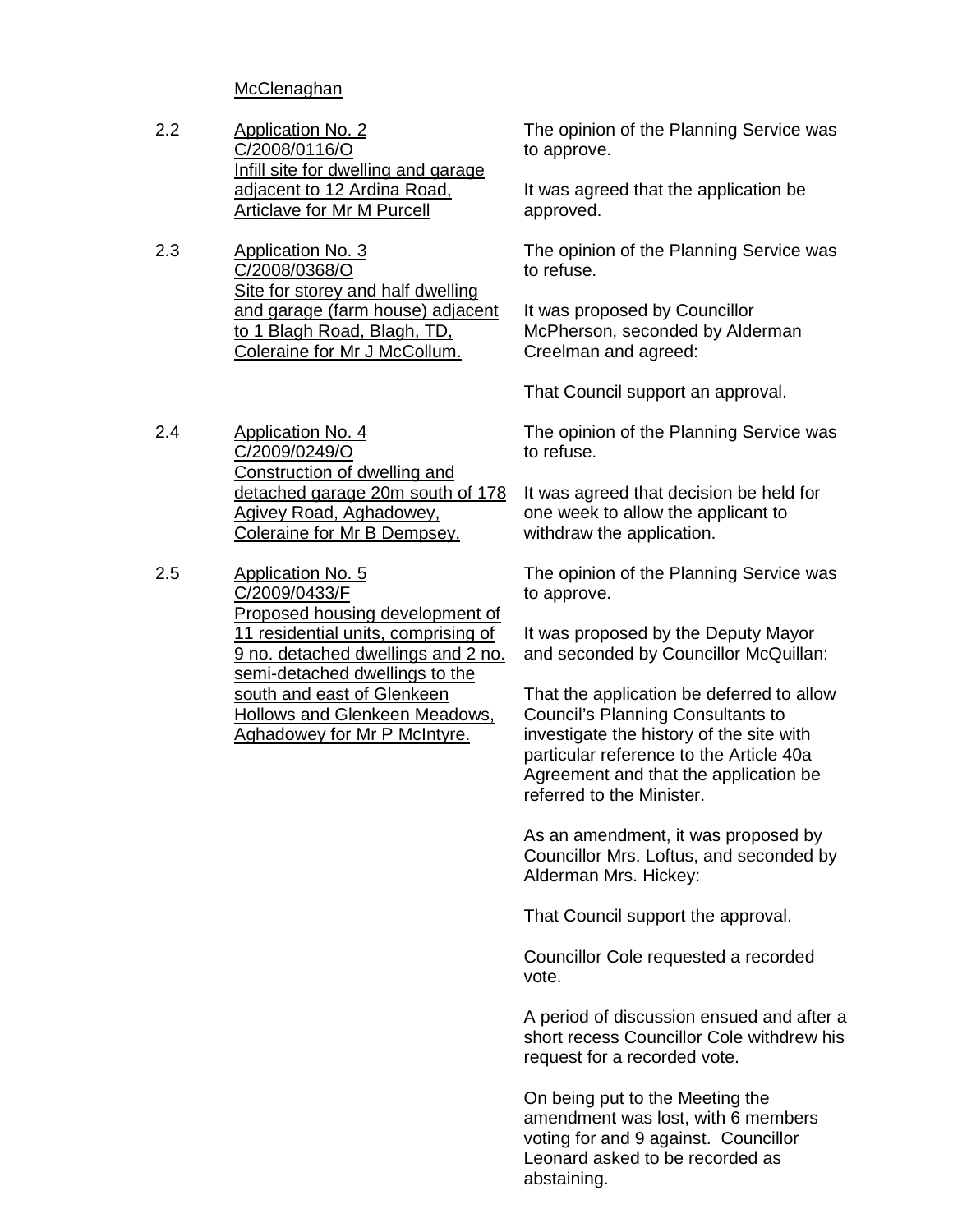The substantive motion, on being put to the meeting, was carried, 9 voting for and 4 against. Councillor Leonard again asked to be recorded as abstaining.

2.6 Application No. 6 C/2009/0588/O Proposed detached farm dwelling and garage 70m south east of 36 Killeague Road, Coleraine for Mr & Mrs J McFaul

- 2.7 Application No. 7 C/2010/0125/F Full planning permission in substitution of outline planning permission C/2005/0125/O to erect 1 no. replacement dwelling with retention of existing dwelling as ancillary domestic store at 42 Roselick Road, Portrush Mr S J Kane .
- 2.8 Application No. 8 C/2010/0164/F Proposed farm dwelling 220m south east of the junction of Coolnasillagh Road and Belraugh Road, Garvagh for Mr P McGilligan.
- 2.9 Application No. 9 C/2010/0176/F New dwelling and garage 500m south east of 9 Carragh Road, Bushmills for Mr I McGrotty & Mr M Moss.
- 2.10 Application No. 10 C/2010/0186/F Amended design to previously approved (C/2008/0441/RM) to a one and a half storey dwelling with 7.2m ridge and double garage (detached) 40m east of No. 17 Movenis Hill, Garvagh for Mr E Gibson.
- 2.11 Application No. 11 C/2010/0195/F Siting of new mobile home within the existing curtilage (temporary permission) at 95 Moneybrannon

The opinion of the Planning Service was to approve.

It was agreed that the application be approved.

The opinion of the Planning Service was to refuse.

It was agreed that the application be refused.

The opinion of the Planning Service was to refuse.

It was agreed that the application be held for two weeks to facilitate the submission of further information.

The opinion of the Planning Service was to approve.

It was agreed that the application be approved.

The opinion of the Planning Service was to approve.

It was agreed that the application be approved.

The opinion of the Planning Service was to refuse.

It was proposed by Councillor King, seconded by Councillor McPherson and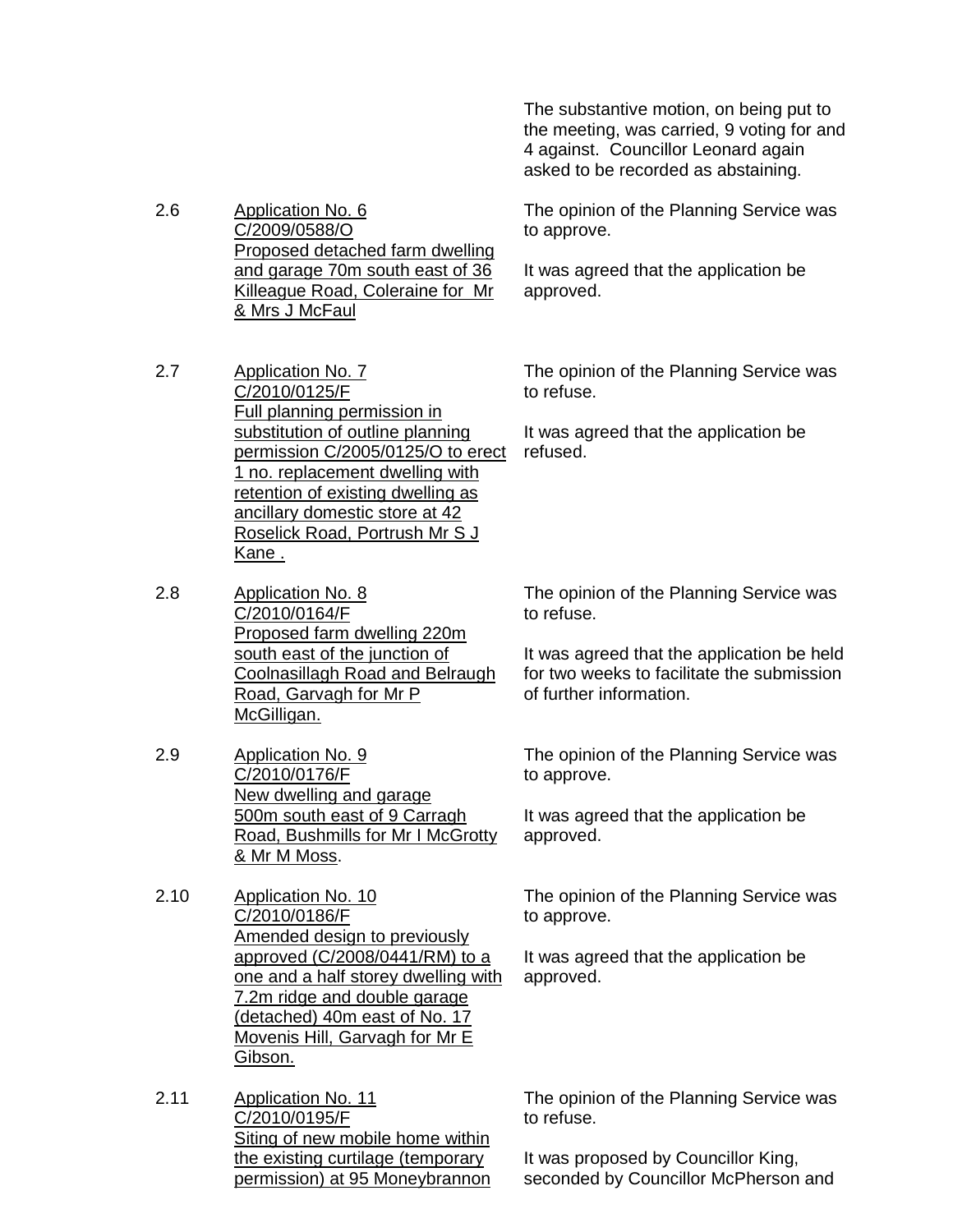Road, Coleraine, BT51 3SL. for Mrs S Shaw.

- 2.12 Application No. 12 C/2010/0229/F Demolition of existing detached bungalow at 6 Greenmount Park and formation of car park over entire site to serve adjoining supermarket at 3 Greenmount Avenue, Coleraine for R & J Foods Ltd.
- 2.13 Application No. 13 C/2010/0237/F Two storey front projection to dwelling with balcony and porch to rear elevation at 36 Glen Road, Garvagh for Mrs C Kelly.
- 2.14 Application No. 14 C/2010/0268/F Adaptation and modification of existing timber structure on-site to provide 3 no. stables and ancillary feed storage areas on southern side of Dundooan and Kiltinny Road junction, Coleraine for Mr A McCloy.

#### **New Applications**

2.15 Application No. 6 C/2010/0440/F Traditionally styled balcony to front elevation at 35 Kerr Street, Portrush for Mr & Mrs Storey.

agreed.

That Council support an approval.

The opinion of the Planning Service was to refuse.

It was agreed that the application be refused.

The opinion of the Planning Service was to approve.

It was agreed that the application be approved.

The opinion of the Planning Service was to approve.

It was agreed that the application be approved.

The opinion of the Planning Service was to refuse.

It was proposed by Councillor Ms. Alexander, seconded by Alderman Mrs. Hickey and agreed:

> That the application be deferred for one month to facilitate an office meeting on the grounds that all material planning considerations had not been assessed.

2.16 Application No. 7 C/2010/0444/F Three prefabricated units forming an office/reception area, a dog rescue unit and an isolation unit, together with associated parking facilities and entrance alteration

 Ms. Maggie Dinsdale-Bobbie from Causeway Coast Dog Rescue gave a brief presentation to Members.

It was proposed by Councillor Mrs. Fielding, seconded by Councillor Cole and agreed: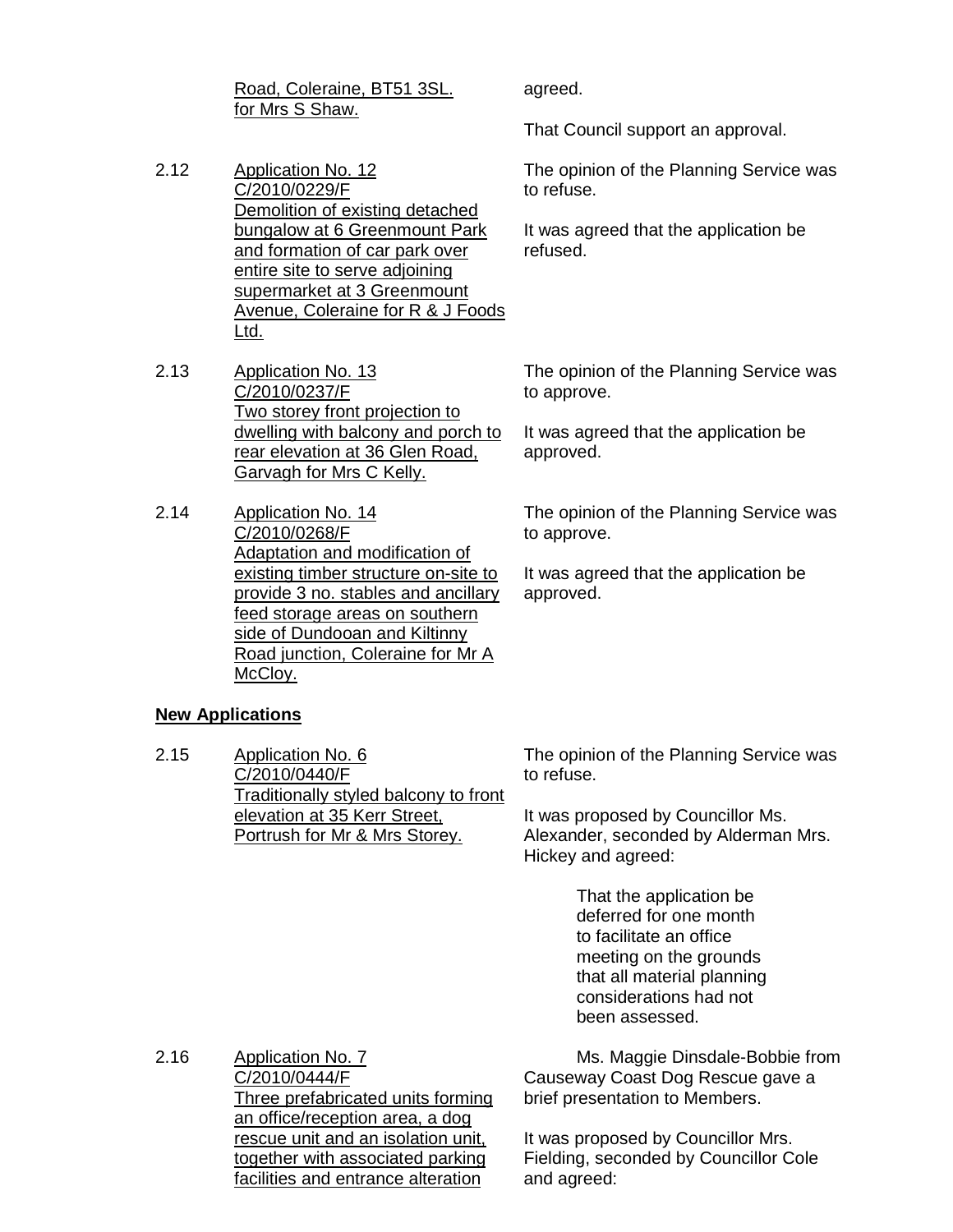Castlerock for The Causeway Coast Dog Rescue Centre. That the application be deferred for one month to facilitate an office meeting on the grounds that all material planning considerations had not been assessed. 2.17 Application No. 8 C/2010/0462/F New dwelling including self contained apartment (part amendment to previous approval C/2008/0456/F) at No. 9 Blackrock Road, Portrush for Mr P McMullan. The opinion of the Planning Service was to refuse. It was proposed by Councillor McQuillan, seconded by Councillor Deans and agreed: That the application be deferred for one month to facilitate an office meeting on the grounds that all material planning considerations had not been assessed. 2.18 Application No. 10 C/2010/0487/F Proposed alterations to existing approved dwelling opposite No. 18 Ballyhome Road, Coleraine for Gormley Construction. The opinion of the Planning Service was to refuse. It was proposed by Councillor Fitzpatrick, seconded by Councillor Ms. Alexander and agreed: That the application be deferred for one month to facilitate an office meeting on the grounds that all material planning considerations had not been assessed. 2.19 Application No. 11 C/2010/0490/F Proposed single storey dwelling on farm with detached double garage 30m south of No. 51 Moneygran Road, Kilrea - Mr J Gillen The opinion of the Planning Service was to refuse. It was proposed by Councillor Mrs. Loftus, seconded by Alderman Mrs. Hickey and agreed: That the application be deferred for one month to facilitate an office meeting on the grounds that all material planning considerations had not been assessed. 2.20 Application No. 12 C/2010/0495/F Amendment to extant approval ref: C/2010/0006/F; amendments to floor plans and elevations at 29 The opinion of the Planning Service was to refuse. It was proposed by Alderman McClarty, seconded by Councillor Fitzpatrick and

100m east of Ballymadigan Road,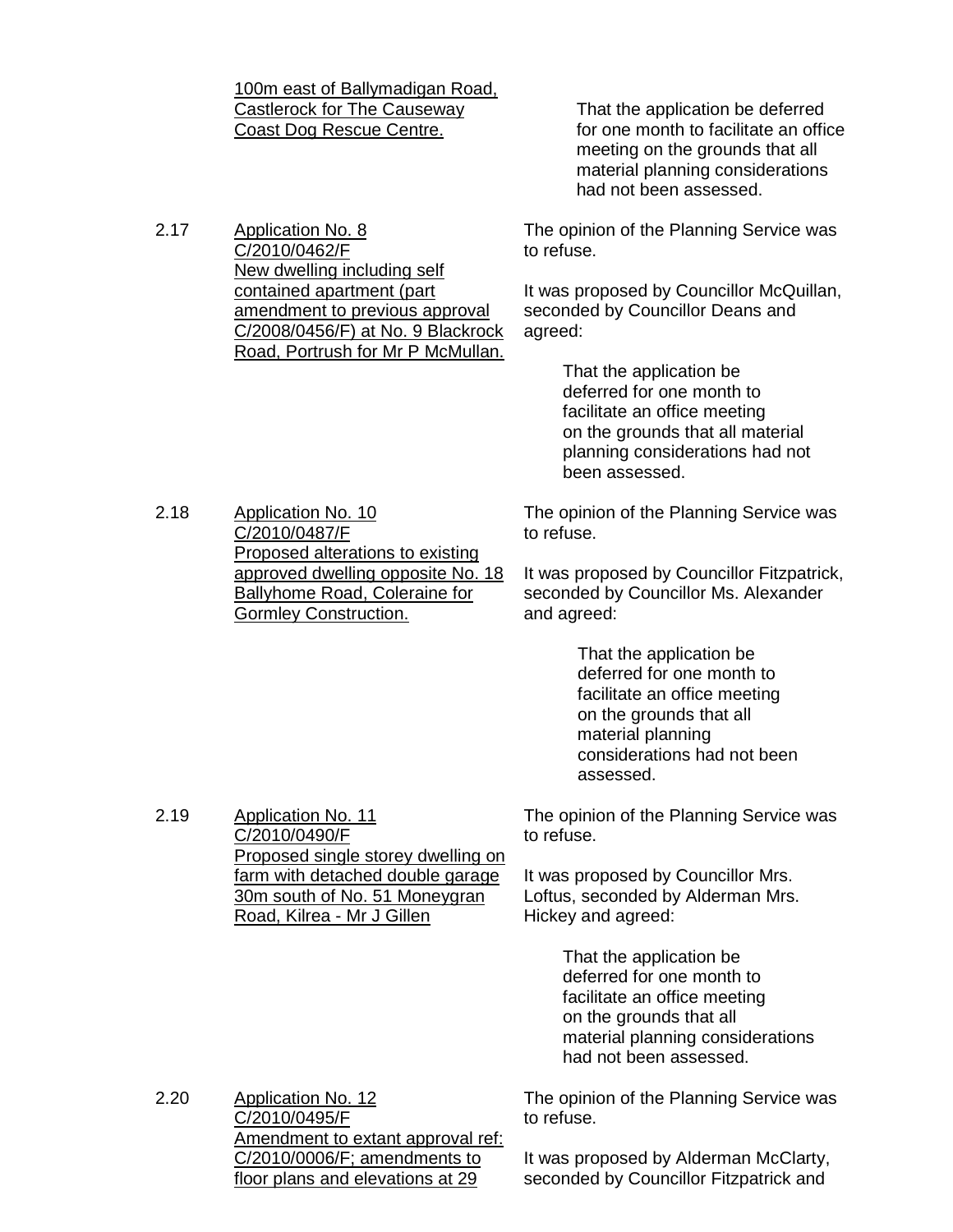Craigahulliar Road, Portrush for Mr agreed: J McElderry.

> That the application be deferred for one month to facilitate an office meeting on the grounds that all material planning considerations had not been assessed.

2.21 Application No. 13  $C/2010/0510/F -$ Proposed extension and alterations to dwelling and single garage at front at 21 Coleraine Road, Portrush for Mr & Mrs B Durrant

The opinion of the Planning Service was to refuse.

It was proposed by Councillor Ms. Alexander, seconded by Councillor Fitzpatrick and agreed:

> That the application be deferred for one month to facilitate an office meeting on the grounds that all material planning considerations had not been assessed.

# **3.0 OFFICE MEETINGS**

It was noted that the office meetings would be held on Friday  $10<sup>th</sup>$  December, 2010.

# **4.0 PLANNING APPEALS INFORMATION**

Consideration was given to the Planning Appeals Report detailing the following (previously supplied):

# **4.1 APPEALS AGAINST ENFORCEMENT NOTICES**

# **4.1.1 ALLEGED UNAUTHORISED USE OF LAND FOR THE STATIONING OF A MOBILE HOME/TIMBER CABIN MAKING A MATERIAL CHANGE IN THE USE OF THE SAID LANDS. LAND AT NO. 35 DUNBOE ROAD, CASTLEROCK, COLERAINE (MR R GRAHAM)**

Reported that an appeal had been received against the above enforcement notice. At the Planning Committee held on 12 October 2010 Council agreed to support a retrospective planning application.

# **4.1.2 ALLEGED UNAUTHORISED ERECTION OF PARK HOME/TIMBER DWELLING – 63 BALLYGAWLEY ROAD, AGHADOWEY (MR D J KANE)**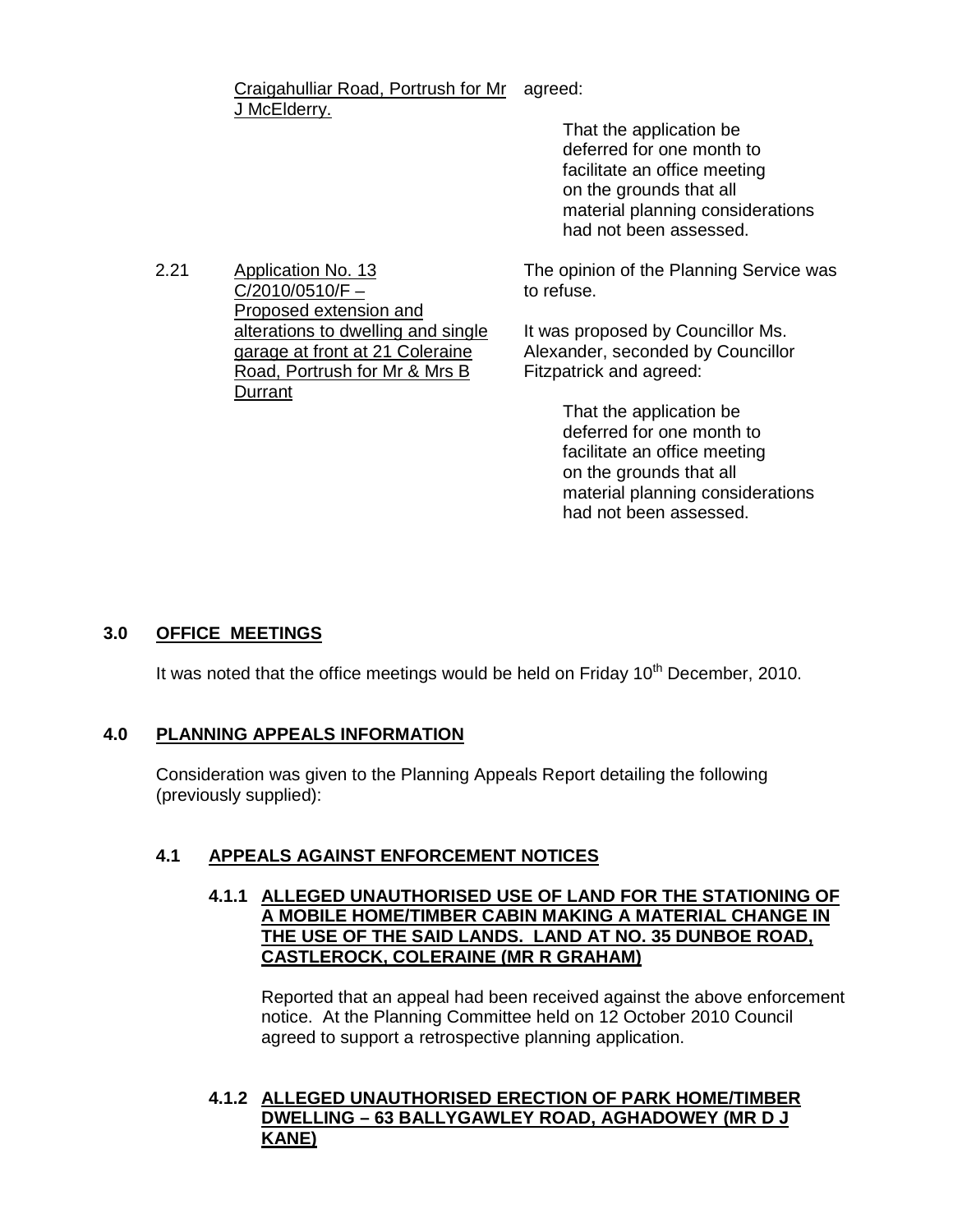Reported that an appeal had been received against the above enforcement notice.

It was proposed by Councillor King, seconded by Councillor McPherson and agreed the Council forward a letter of support for both appeals.

# **5.0 GENERAL PLANNING ISSUES**

### 5.1 **6 CRAIGVARA TERRACE, PORTRUSH**

Mr Duffy confirmed that a new application had been received in respect of this development and that previous enforcement action would be held pending the outcome of the application.

5.2 Reference was made to the condition of a listed building at 155 Hopefield Road, Portrush.

It was proposed by Councillor Ms. Alexander, seconded by Councillor Fitzpatrick and agreed that a letter is sent to the Northern Ireland Environment Agency requesting that the building be secured.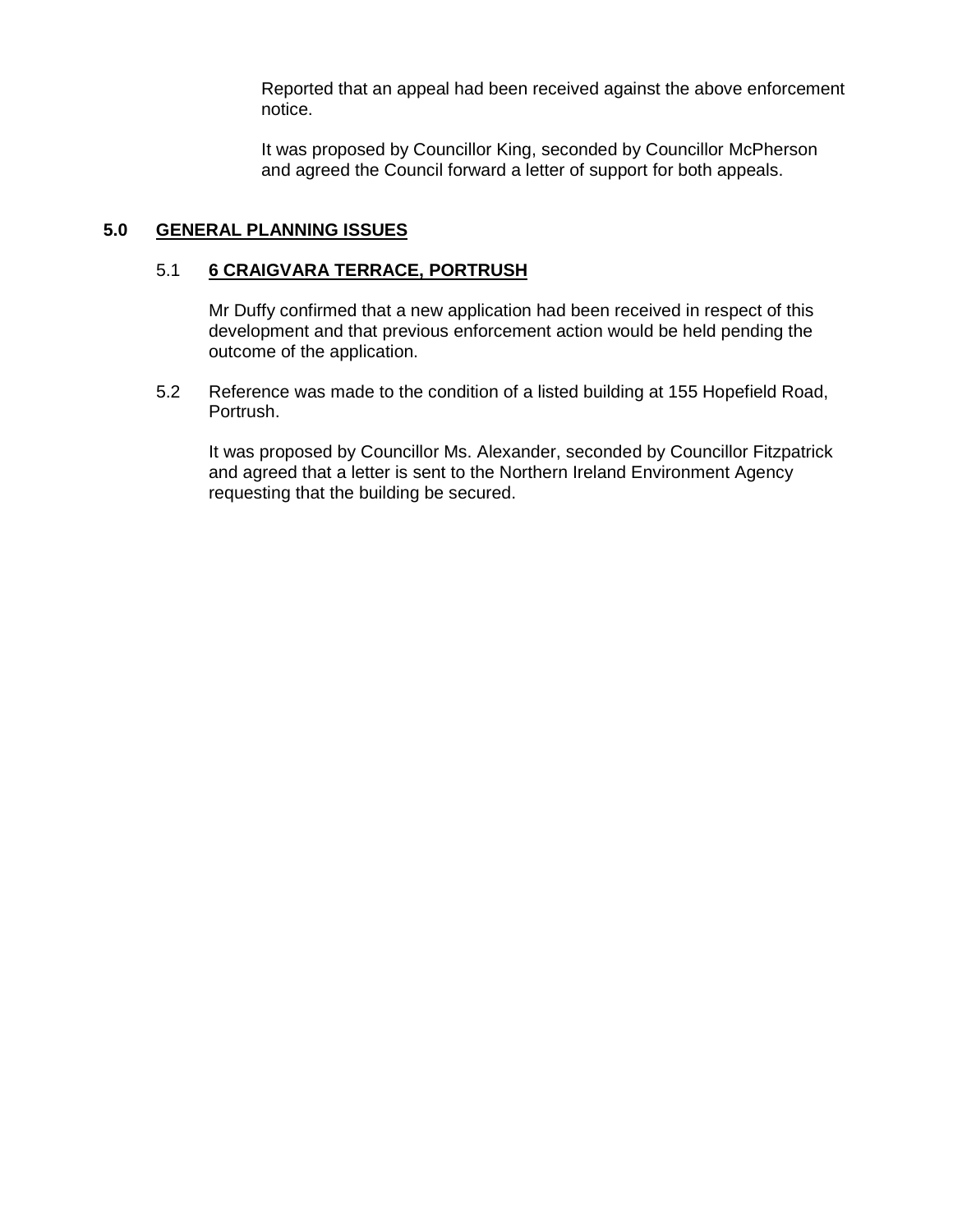# **POLICY AND DEVELOPMENT COMMITTEE**

# **16th November, 2010.**

**Present:** Councillor R. A. McPherson, in the Chair

The Mayor, Councillor N. F. Hillis

The Deputy Mayor, Councillor A. S. Cole

#### **Aldermen**

E. T. Black (Mrs.) D. McClarty W. T. Creelman W. J. McClure M. T. Hickey (Mrs.)

# **Councillors**

| C. S. Alexander (Ms.) | S. Gilkinson        |
|-----------------------|---------------------|
| D. D. Barbour         | D. Harding          |
| J. M. Bradley         | W. A. King          |
| T. J. Deans           | R. A. Loftus (Mrs.) |
| (Items $3.3 - 8.2$ )  | G. L. McLaughlin    |
| <b>B.</b> Fitzpatrick | A. McQuillan        |

**Officers in** Town Clerk and Chief Executive, Director of Corporate Attendance: Services, Head of Development Services, Head of Performance, Policy and Governance, Portrush Regeneration Manager, Administrative Assistant and Receptionist / Clerical **Assistant** 

**Apologies:** Councillors Mrs. Church and Mrs. Fielding

# **1.0 CONDOLENCES**

 The Mayor extended sympathy to the parents, family and friends of Ranger Aaron McCormick who was killed in Afghanistan on Remembrance Sunday,  $14^{\text{th}}$  November, 2010. He commended the courage of the late Ranger and spoke of the deep grief felt in his home village of Macosquin. Members observed a minute's silence in tribute.

#### **2.0 CONGRATULATIONS**

 Members noted with pleasure the recent announcement of the engagement and upcoming marriage of HRH Prince William and Ms. Kate Middleton. Best wishes were extended to the happy couple.

# **3.0 DEVELOPMENT SERVICES' REPORT**

The Report of the Head of Development Services was considered (previously supplied).

Matters arising: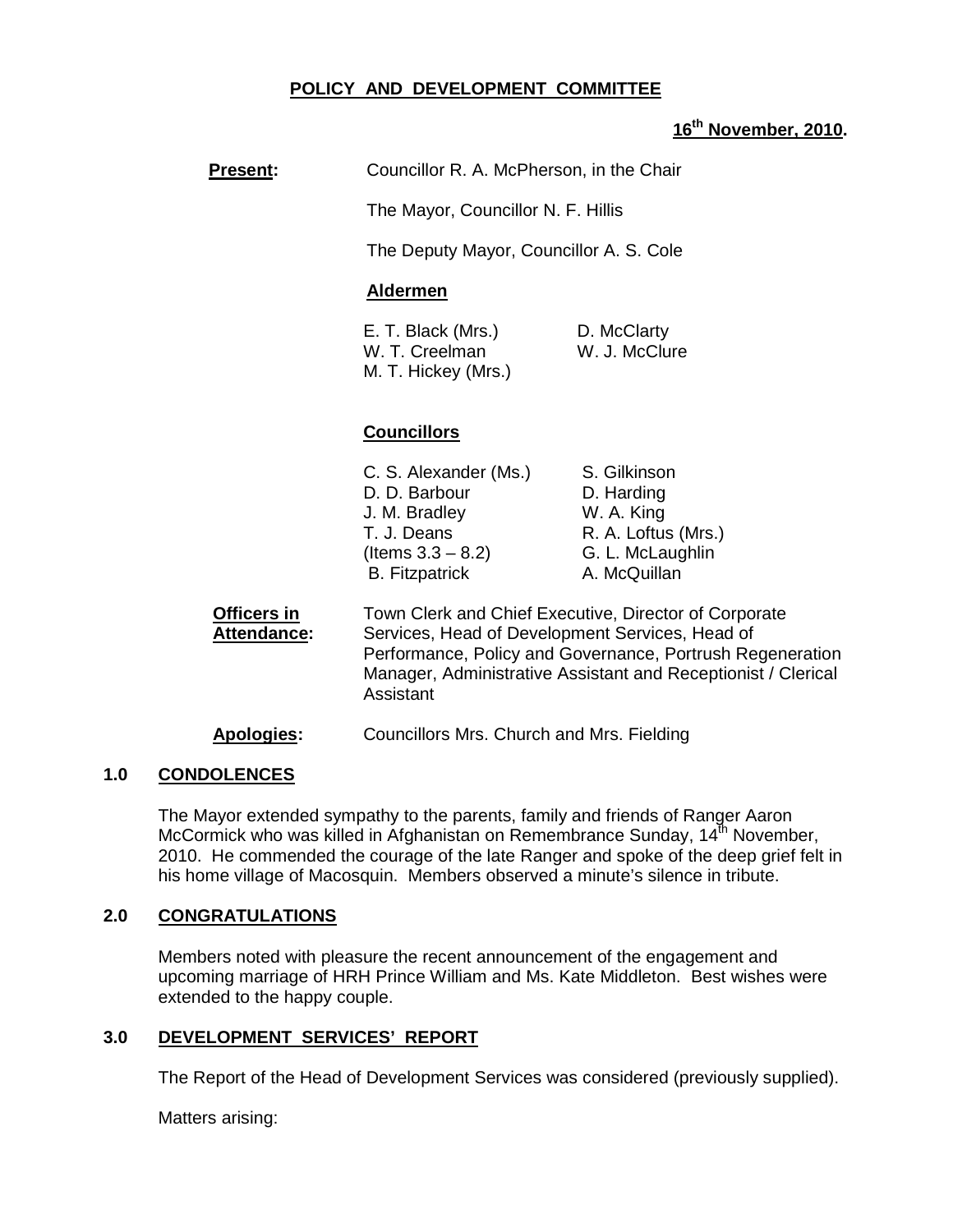# **3.1 Election of DPP Chair for 2010-2011**

Consideration was given to information on Coleraine DPP, as contained in the report.

### **Recommended:**

On the proposal of Alderman Mrs. Black and seconded by Councillor Fitzpatrick, that Alderman Mrs. Hickey be appointed as Chairman for 2010-2011.

Members were advised that Mrs. P. McQuillan had been re-appointed as Vice-Chairman.

# **3.2 Draft Justice Bill for NI**

Consideration was given to information on the Draft Justice Bill for NI and comments for inclusion in the response, as contained in the report.

Concerns expressed on lack of clarity of funding, accountability and at the conditions contained in the Bill relating to the sale or provision of alcohol at football events and the adverse impact this would have on hospitality at the finals of the Milk Cup, were noted by the Head of Development Services.

### **Recommended:**

That Council approves the response to the Draft Justice Bill subject to inclusion of Councillors' comments.

# **3.3 Regeneration Plans**

Regeneration Plans for Castlerock, Garavagh, Kilrea and Portstewart had been considered at a Workshop on 11<sup>th</sup> November, 2010.

# **Recommended:**

 On the proposal of Councillor King and seconded by the Deputy Mayor, that Council accepts the Regeneration Plans.

In response to Members' queries the Head of Development Services confirmed that:

- (a) whilst Council would not be the funder for these programmes, Officers would do everything possible to help communities identify funding opportunities;
- (b) a full copy of all reports would be made available to Councillors on request.

# **3.4 EU Funding - NILGA Conference 27th October, 2010**

 Consideration was given to the report on this event (previously supplied) and the contents noted.

Members' concerns in relation to the difficulties of drawing down funding due to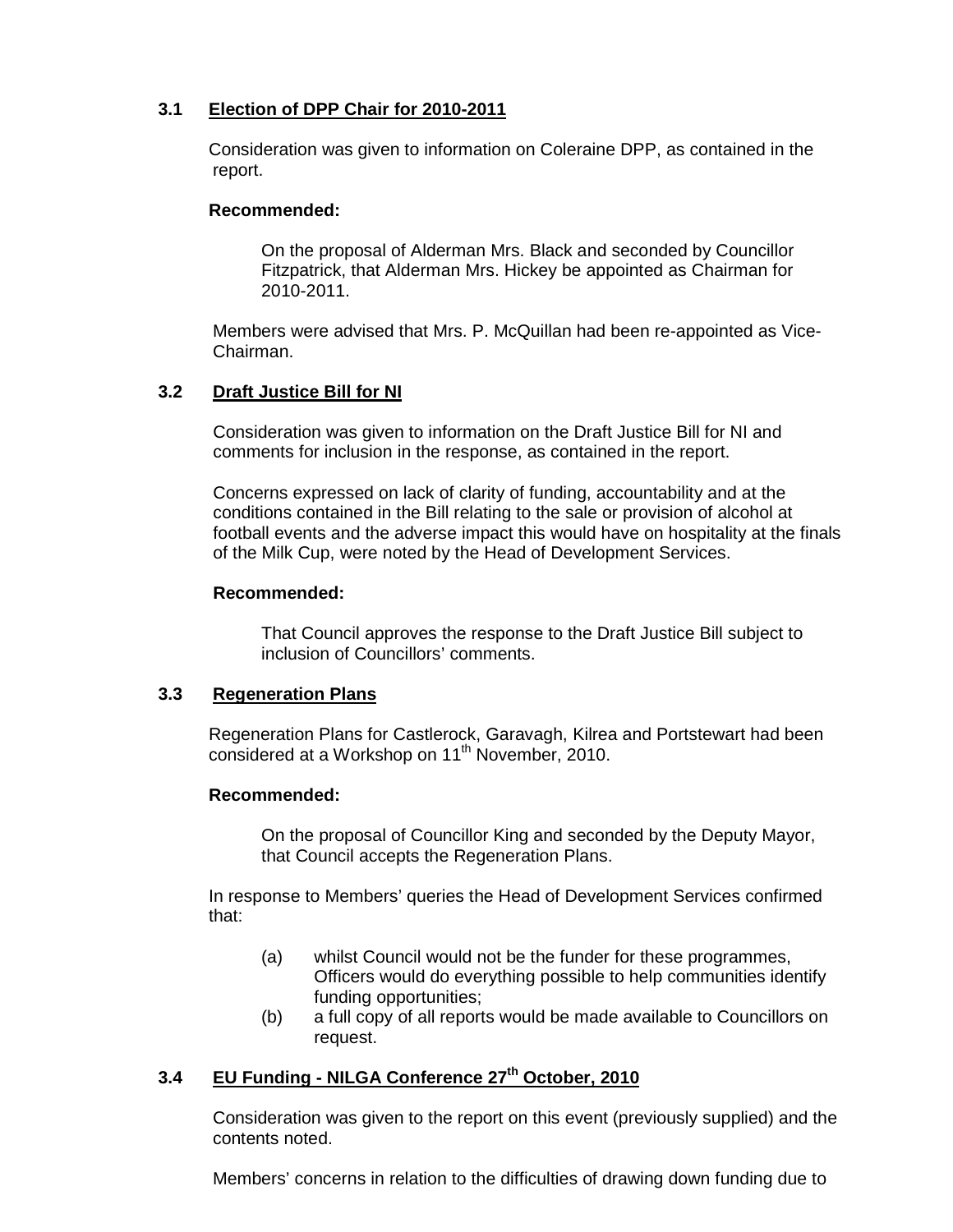bureaucracy would be advised to NILGA.

# **4.0 CORPORATE SERVICES' REPORT**

The Report of the Director of Corporate Services was considered (previously supplied).

Matters arising:

# **4.1 Appointment of Director of Leisure and Development**

Nominations were sought for two Members to sit on the selection panel for the post of Director of Leisure and Development.

### **Recommended:**

Following discussion, that decision be deferred until the Council Meeting on 23<sup>rd</sup> November, 2010 and that a request be put to the Local Government Staff Commission for three Members to be appointed to the selection panel.

# **4.2 Land and Property Services – Rating Issues**

Consideration was given to information on this topic, as contained in the report. Members noted that the amount owed to LPS by Council had now been revised to approximately £98,000.

In response to a Member's query, the Director of Corporate Services would seek clarification on changes to water rating for businesses and respond to the Member directly.

# **4.3 For Information**

Members noted information on the undernoted topics, as contained in the report:

- (i) Update on 2010/11 Estimated Penny Product.
- (ii) 2011/12 Estimated Penny Product.
- (iii) Annual Audit of Accounts.
- (iv) Rating of Vacant Domestic Properties.
- (v) Audit Committee  $3^{rd}$  November, 2010.
- (vi) Accounts for October 2010.

#### **5.0 REVIEW OF PUBLIC ADMINISTRATION**

 Reported that Minister Poots would attend a meeting of the Causeway Coast and Glens Transition Committee on 25<sup>th</sup> November, 2010.

#### **6.0 NORTHERN CORRIDOR RAILWAY**

The contents of a letter dated 25<sup>th</sup> October, 2010 from Steven McKee, Department for Regional Development regarding future funding for the Northern Corridor Railway (previously supplied) were noted.

# **7.0 PORTBALLINTRAE RESIDENTS' ASSOCIATION**